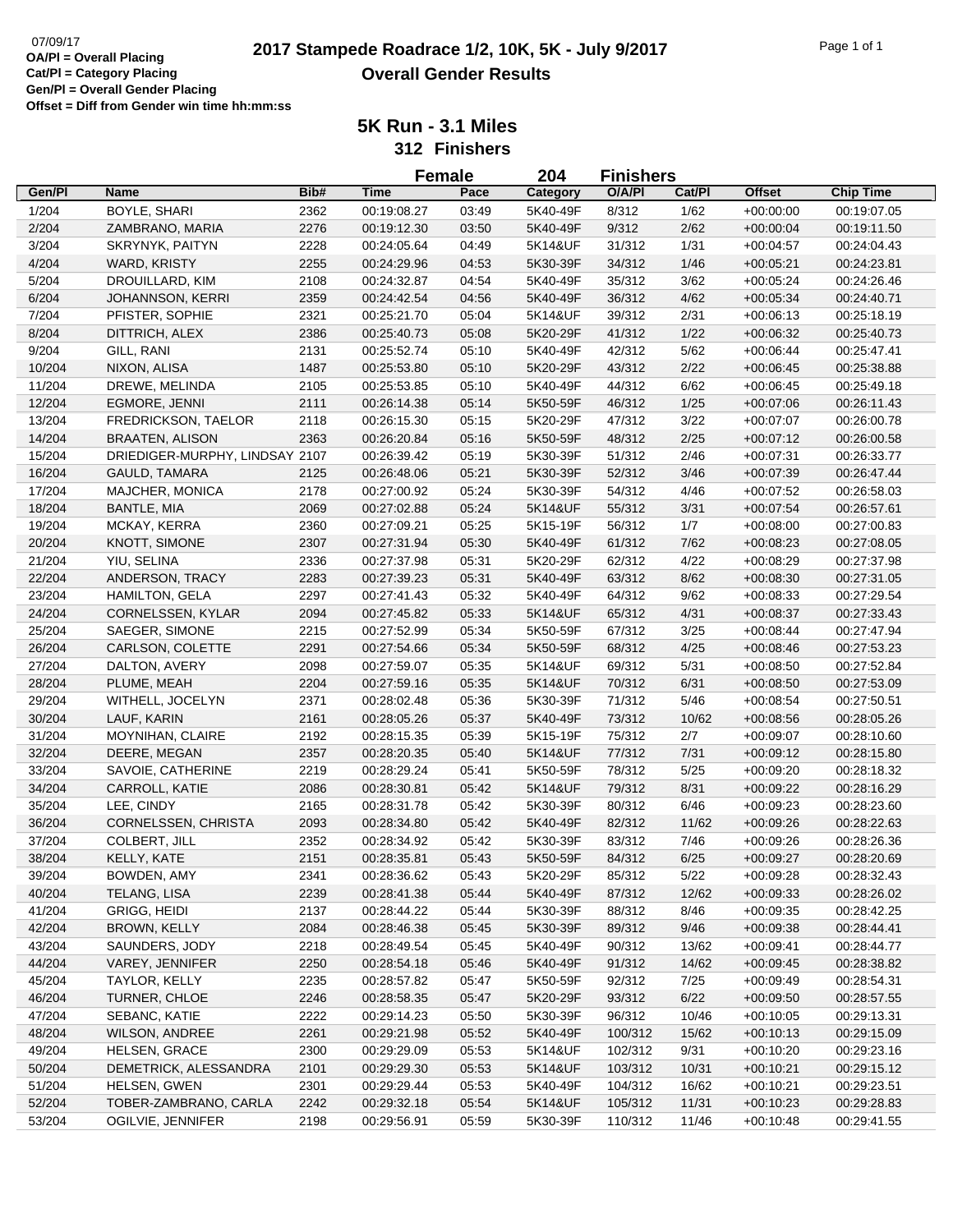| Gen/Pl<br>Bib#<br>O/A/PI<br>Cat/Pl<br><b>Offset</b><br><b>Chip Time</b><br><b>Name</b><br><b>Time</b><br>Pace<br>Category<br>54/204<br><b>BECK, CHRISTINE</b><br>2072<br>06:01<br>5K40-49F<br>111/312<br>17/62<br>$+00:10:58$<br>00:30:06.71<br>00:29:59.23<br>55/204<br>PIATTELLI, LOUISE<br>2351<br>00:30:29.36<br>06:05<br>5K40-49F<br>116/312<br>18/62<br>$+00:11:21$<br>00:30:20.29<br>56/204<br>COONEY, CLAIRE<br>2092<br>06:08<br>5K40-49F<br>117/312<br>19/62<br>$+00:11:35$<br>00:30:43.89<br>00:30:31.40<br>57/204<br>TAYLOR, ROXANNE<br>2372<br>00:30:45.35<br>06:09<br>5K30-39F<br>118/312<br>12/46<br>$+00:11:37$<br>00:30:38.15<br>58/204<br>NEUMANN, ERICA<br>2195<br>5K40-49F<br>120/312<br>20/62<br>$+00:11:46$<br>00:30:54.69<br>06:10<br>00:30:41.94<br>59/204<br>121/312<br>ANKLOVITCH, KATRINA<br>2063<br>00:30:55.18<br>06:11<br>5K14&UF<br>12/31<br>$+00:11:46$<br>00:30:42.23<br>2073<br>60/204<br>BIEDRZYCKI, DANA<br>00:31:08.98<br>06:13<br>5K50-59F<br>122/312<br>8/25<br>$+00:12:00$<br>00:31:02.67<br>5K40-49F<br>61/204<br>FETHERSTONHAUGH, MELISSA 2116<br>00:31:16.28<br>06:15<br>123/312<br>21/62<br>$+00:12:08$<br>00:30:58.78<br>62/204<br>HANSEN, KRISTINA<br>2354<br>06:15<br>5K40-49F<br>126/312<br>22/62<br>$+00:12:09$<br>00:31:17.92<br>00:31:14.77<br>63/204<br>TIMMERYE, SARA<br>2332<br>00:31:23.67<br>06:16<br>5K30-39F<br>127/312<br>13/46<br>$+00:12:15$<br>00:31:14.34<br>64/204<br>METCALF, LYNN<br>2186<br>06:16<br>5K60-69F<br>128/312<br>1/8<br>$+00:12:15$<br>00:31:23.95<br>00:31:15.77<br>ROSCA, ELVIRA<br>2212<br>65/204<br>00:31:25.82<br>06:17<br>5K40-49F<br>129/312<br>23/62<br>$+00:12:17$<br>00:31:22.05<br>66/204<br>2175<br>9/25<br>MACPHERSON, HEATHER<br>00:31:33.54<br>06:18<br>5K50-59F<br>131/312<br>$+00:12:25$<br>00:31:15.12<br>67/204<br>133/312<br>24/62<br>WOO, CLAUDIA<br>2266<br>00:31:43.31<br>06:20<br>5K40-49F<br>$+00:12:35$<br>00:31:21.28<br>68/204<br>FLANDERS, ZOE<br>2117<br>00:31:43.40<br>06:20<br>5K14&UF<br>134/312<br>13/31<br>$+00:12:35$<br>00:31:21.01<br>69/204<br>VAN ZYL, MINETTE<br>2334<br>00:31:51.94<br>06:22<br>5K30-39F<br>136/312<br>14/46<br>$+00:12:43$<br>00:31:40.33<br>70/204<br>CONSTANTINESCU, MICHELE<br>2091<br>06:22<br>5K30-39F<br>137/312<br>15/46<br>$+00:12:44$<br>00:31:52.40<br>00:31:46.57<br>71/204<br>CAMERON, LARA<br>2290<br>00:31:53.05<br>06:22<br>5K30-39F<br>138/312<br>16/46<br>$+00:12:44$<br>00:31:45.37<br>72/204<br>06:22<br>17/46<br>BERNHARDT, LOUISE<br>2286<br>00:31:53.81<br>5K30-39F<br>139/312<br>$+00:12:45$<br>00:31:42.48<br>73/204<br>2234<br>06:22<br>TAMAYO, NATALIA<br>5K40-49F<br>140/312<br>25/62<br>$+00:12:46$<br>00:31:54.40<br>00:31:48.57<br>74/204<br>WAMALA, NULEATI<br>2254<br>00:31:56.92<br>06:23<br>5K30-39F<br>141/312<br>18/46<br>$+00:12:48$<br>00:31:54.11<br>75/204<br>$3/7$<br><b>BANTLE, CHLOE</b><br>2068<br>00:31:56.93<br>06:23<br>5K15-19F<br>142/312<br>$+00:12:48$<br>00:31:51.58<br>76/204<br>MOYNIHAN, COLLEEN<br>2193<br>00:31:59.37<br>06:23<br>5K50-59F<br>143/312<br>10/25<br>$+00:12:51$<br>00:31:36.98<br>5K20-29F<br>$7/22$<br>77/204<br>REMOLACIO, MANILYN<br>2206<br>00:32:01.42<br>06:24<br>144/312<br>$+00:12:53$<br>00:31:57.63<br>78/204<br><b>HARRIS, SHELLEY</b><br>2141<br>00:32:02.44<br>06:24<br>5K50-59F<br>145/312<br>11/25<br>$+00:12:54$<br>00:31:45.69<br>79/204<br>2269<br>06:27<br>147/312<br>YELLIN, LISA<br>00:32:16.21<br>5K30-39F<br>19/46<br>$+00:13:07$<br>00:31:46.72<br>80/204<br>2270<br>06:27<br>2/8<br>YELLIN, MICHELLE<br>00:32:17.47<br>5K60-69F<br>148/312<br>$+00:13:09$<br>00:31:49.51<br>2353<br>8/22<br>81/204<br>MOULT, JANE<br>00:32:24.52<br>06:28<br>5K20-29F<br>149/312<br>$+00:13:16$<br>00:32:09.48<br>82/204<br>MCLEAN, PAULINE<br>2347<br>00:32:29.13<br>06:29<br>5K30-39F<br>151/312<br>20/46<br>$+00:13:20$<br>00:32:22.98<br>83/204<br>2167<br>LEITHEAD, AMY<br>00:32:35.46<br>06:31<br>5K14&UF<br>153/312<br>14/31<br>$+00:13:27$<br>00:32:31.27<br>84/204<br>2275<br>5K15-19F<br>4/7<br>ZAMBRANO, ISABELLA<br>00:32:44.71<br>06:32<br>154/312<br>$+00:13:36$<br>00:32:41.50<br>85/204<br>2294<br>5K40-49F<br>26/62<br>DE WOLDE, COLLEEN<br>00:32:47.50<br>06:33<br>155/312<br>$+00:13:39$<br>00:32:42.75<br>86/204<br>ARYSBAYEVA, AIGERIM<br>2064<br>00:32:58.29<br>06:35<br>5K30-39F<br>156/312<br>21/46<br>$+00:13:50$<br>00:31:56.82<br>87/204<br>2355<br><b>BEUTEL, LINDSAY</b><br>00:33:00.82<br>06:36<br>5K30-39F<br>158/312<br>22/46<br>$+00:13:52$<br>00:32:55.49<br>88/204<br>FERLAINO, ANGIE<br>2113<br>00:33:01.09<br>06:36<br>5K40-49F<br>159/312<br>27/62<br>$+00:13:52$<br>00:32:41.71<br>89/204<br>ALLCHIN, JENNIFER<br>2340<br>06:36<br>5K40-49F<br>160/312<br>28/62<br>$+00:13:56$<br>00:32:54.61<br>00:33:04.96<br>90/204<br>HUFFMAN, ALEKSANDRA<br>2145<br>00:33:08.58<br>06:37<br>5K30-39F<br>162/312<br>23/46<br>$+00:14:00$<br>00:32:50.72<br>91/204<br>CODD, ROSITA<br>2090<br>06:38<br>5K50-59F<br>163/312<br>12/25<br>00:33:13.20<br>$+00:14:04$<br>00:32:58.86<br>92/204<br>PAYNE, KATHRYN<br>2201<br>00:33:19.56<br>06:39<br>5K40-49F<br>164/312<br>$+00:14:11$<br>00:33:11.46<br>29/62<br>93/204<br>DUNCAN, SARAH<br>2109<br>00:33:19.68<br>06:39<br>5K40-49F<br>165/312<br>30/62<br>$+00:14:11$<br>00:33:11.22<br>94/204<br>MACEACHERN, CARA<br>2173<br>00:33:19.95<br>06:39<br>5K40-49F<br>166/312<br>31/62<br>$+00:14:11$<br>00:33:11.29<br>95/204<br>MCHUGH, LYDIA<br>2313<br>00:33:24.07<br>06:40<br>5K50-59F<br>167/312<br>13/25<br>00:33:21.18<br>$+00.14.15$<br>96/204<br>MONTEITH DMYTRUK, JENNIFER2316<br>00:33:26.66<br>06:41<br>5K30-39F<br>168/312<br>24/46<br>$+00:14:18$<br>00:33:10.62<br>97/204<br>JONES, KIMBERLY<br>06:41<br>5K40-49F<br>169/312<br>32/62<br>2149<br>00:33:27.14<br>$+00:14:18$<br>00:33:07.48<br>98/204<br>ROBSON, ALEXIS<br>2210<br>06:42<br>5K14&UF<br>170/312<br>15/31<br>$+00:14:22$<br>00:33:22.34<br>00:33:30.80<br>99/204<br>PARIS, NORA<br>2318<br>00:33:33.23<br>06:42<br>5K40-49F<br>171/312<br>33/62<br>$+00:14:24$<br>00:33:23.96<br>100/204<br>TALDORF, SYLVIA<br>2233<br>00:33:39.61<br>06:43<br>5K50-59F<br>172/312<br>14/25<br>$+00:14:31$<br>00:33:30.16<br>101/204<br>5K60-69F<br>173/312<br>3/8<br>FREIBURGER, FRAN<br>2119<br>00:33:43.00<br>06:44<br>$+00:14:34$<br>00:33:30.05<br>102/204<br><b>BOLETTA, GEORGE</b><br>2079<br>00:33:45.76<br>06:45<br>5K40-49F<br>174/312<br>34/62<br>$+00:14:37$<br>00:33:38.56<br>103/204<br><b>BLASHYN, GAIL</b><br>2076<br>00:33:45.86<br>175/312<br>15/25<br>06:45<br>5K50-59F<br>$+00:14:37$<br>00:33:23.35<br>104/204<br><b>WATERS, KATHRYN</b><br>2256<br>00:33:55.63<br>06:47<br>5K30-39F<br>176/312<br>25/46<br>$+00:14:47$<br>00:33:45.78<br>105/204<br>LEAMY, KEIRA<br>2162<br>00:33:56.42<br>06:47<br>5K14&UF<br>177/312<br>16/31<br>$+00:14:48$<br>00:33:37.42<br>106/204<br>35/62<br>06:47<br>5K40-49F<br>178/312<br>$+00:14:48$ |              |      | <b>Female</b> |  | 204 | <b>Finishers</b> |  |             |
|------------------------------------------------------------------------------------------------------------------------------------------------------------------------------------------------------------------------------------------------------------------------------------------------------------------------------------------------------------------------------------------------------------------------------------------------------------------------------------------------------------------------------------------------------------------------------------------------------------------------------------------------------------------------------------------------------------------------------------------------------------------------------------------------------------------------------------------------------------------------------------------------------------------------------------------------------------------------------------------------------------------------------------------------------------------------------------------------------------------------------------------------------------------------------------------------------------------------------------------------------------------------------------------------------------------------------------------------------------------------------------------------------------------------------------------------------------------------------------------------------------------------------------------------------------------------------------------------------------------------------------------------------------------------------------------------------------------------------------------------------------------------------------------------------------------------------------------------------------------------------------------------------------------------------------------------------------------------------------------------------------------------------------------------------------------------------------------------------------------------------------------------------------------------------------------------------------------------------------------------------------------------------------------------------------------------------------------------------------------------------------------------------------------------------------------------------------------------------------------------------------------------------------------------------------------------------------------------------------------------------------------------------------------------------------------------------------------------------------------------------------------------------------------------------------------------------------------------------------------------------------------------------------------------------------------------------------------------------------------------------------------------------------------------------------------------------------------------------------------------------------------------------------------------------------------------------------------------------------------------------------------------------------------------------------------------------------------------------------------------------------------------------------------------------------------------------------------------------------------------------------------------------------------------------------------------------------------------------------------------------------------------------------------------------------------------------------------------------------------------------------------------------------------------------------------------------------------------------------------------------------------------------------------------------------------------------------------------------------------------------------------------------------------------------------------------------------------------------------------------------------------------------------------------------------------------------------------------------------------------------------------------------------------------------------------------------------------------------------------------------------------------------------------------------------------------------------------------------------------------------------------------------------------------------------------------------------------------------------------------------------------------------------------------------------------------------------------------------------------------------------------------------------------------------------------------------------------------------------------------------------------------------------------------------------------------------------------------------------------------------------------------------------------------------------------------------------------------------------------------------------------------------------------------------------------------------------------------------------------------------------------------------------------------------------------------------------------------------------------------------------------------------------------------------------------------------------------------------------------------------------------------------------------------------------------------------------------------------------------------------------------------------------------------------------------------------------------------------------------------------------------------------------------------------------------------------------------------------------------------------------------------------------------------------------------------------------------------------------------------------------------------------------------------------------------------------------------------------------------------------------------------------------------------------------------------------------------------------------------------------------------------------------------------------------------------------------------------------------------------------------------------------------------------------------------------------------------------------------------------------------------------------------------------------------------------------------------------------------------------------------------------------------------------------------------------------------------------------------------------------------------------------------------------------------------------------------------------------------------------------------------------------------------|--------------|------|---------------|--|-----|------------------|--|-------------|
|                                                                                                                                                                                                                                                                                                                                                                                                                                                                                                                                                                                                                                                                                                                                                                                                                                                                                                                                                                                                                                                                                                                                                                                                                                                                                                                                                                                                                                                                                                                                                                                                                                                                                                                                                                                                                                                                                                                                                                                                                                                                                                                                                                                                                                                                                                                                                                                                                                                                                                                                                                                                                                                                                                                                                                                                                                                                                                                                                                                                                                                                                                                                                                                                                                                                                                                                                                                                                                                                                                                                                                                                                                                                                                                                                                                                                                                                                                                                                                                                                                                                                                                                                                                                                                                                                                                                                                                                                                                                                                                                                                                                                                                                                                                                                                                                                                                                                                                                                                                                                                                                                                                                                                                                                                                                                                                                                                                                                                                                                                                                                                                                                                                                                                                                                                                                                                                                                                                                                                                                                                                                                                                                                                                                                                                                                                                                                                                                                                                                                                                                                                                                                                                                                                                                                                                                                                                                                                                  |              |      |               |  |     |                  |  |             |
|                                                                                                                                                                                                                                                                                                                                                                                                                                                                                                                                                                                                                                                                                                                                                                                                                                                                                                                                                                                                                                                                                                                                                                                                                                                                                                                                                                                                                                                                                                                                                                                                                                                                                                                                                                                                                                                                                                                                                                                                                                                                                                                                                                                                                                                                                                                                                                                                                                                                                                                                                                                                                                                                                                                                                                                                                                                                                                                                                                                                                                                                                                                                                                                                                                                                                                                                                                                                                                                                                                                                                                                                                                                                                                                                                                                                                                                                                                                                                                                                                                                                                                                                                                                                                                                                                                                                                                                                                                                                                                                                                                                                                                                                                                                                                                                                                                                                                                                                                                                                                                                                                                                                                                                                                                                                                                                                                                                                                                                                                                                                                                                                                                                                                                                                                                                                                                                                                                                                                                                                                                                                                                                                                                                                                                                                                                                                                                                                                                                                                                                                                                                                                                                                                                                                                                                                                                                                                                                  |              |      |               |  |     |                  |  |             |
|                                                                                                                                                                                                                                                                                                                                                                                                                                                                                                                                                                                                                                                                                                                                                                                                                                                                                                                                                                                                                                                                                                                                                                                                                                                                                                                                                                                                                                                                                                                                                                                                                                                                                                                                                                                                                                                                                                                                                                                                                                                                                                                                                                                                                                                                                                                                                                                                                                                                                                                                                                                                                                                                                                                                                                                                                                                                                                                                                                                                                                                                                                                                                                                                                                                                                                                                                                                                                                                                                                                                                                                                                                                                                                                                                                                                                                                                                                                                                                                                                                                                                                                                                                                                                                                                                                                                                                                                                                                                                                                                                                                                                                                                                                                                                                                                                                                                                                                                                                                                                                                                                                                                                                                                                                                                                                                                                                                                                                                                                                                                                                                                                                                                                                                                                                                                                                                                                                                                                                                                                                                                                                                                                                                                                                                                                                                                                                                                                                                                                                                                                                                                                                                                                                                                                                                                                                                                                                                  |              |      |               |  |     |                  |  |             |
|                                                                                                                                                                                                                                                                                                                                                                                                                                                                                                                                                                                                                                                                                                                                                                                                                                                                                                                                                                                                                                                                                                                                                                                                                                                                                                                                                                                                                                                                                                                                                                                                                                                                                                                                                                                                                                                                                                                                                                                                                                                                                                                                                                                                                                                                                                                                                                                                                                                                                                                                                                                                                                                                                                                                                                                                                                                                                                                                                                                                                                                                                                                                                                                                                                                                                                                                                                                                                                                                                                                                                                                                                                                                                                                                                                                                                                                                                                                                                                                                                                                                                                                                                                                                                                                                                                                                                                                                                                                                                                                                                                                                                                                                                                                                                                                                                                                                                                                                                                                                                                                                                                                                                                                                                                                                                                                                                                                                                                                                                                                                                                                                                                                                                                                                                                                                                                                                                                                                                                                                                                                                                                                                                                                                                                                                                                                                                                                                                                                                                                                                                                                                                                                                                                                                                                                                                                                                                                                  |              |      |               |  |     |                  |  |             |
|                                                                                                                                                                                                                                                                                                                                                                                                                                                                                                                                                                                                                                                                                                                                                                                                                                                                                                                                                                                                                                                                                                                                                                                                                                                                                                                                                                                                                                                                                                                                                                                                                                                                                                                                                                                                                                                                                                                                                                                                                                                                                                                                                                                                                                                                                                                                                                                                                                                                                                                                                                                                                                                                                                                                                                                                                                                                                                                                                                                                                                                                                                                                                                                                                                                                                                                                                                                                                                                                                                                                                                                                                                                                                                                                                                                                                                                                                                                                                                                                                                                                                                                                                                                                                                                                                                                                                                                                                                                                                                                                                                                                                                                                                                                                                                                                                                                                                                                                                                                                                                                                                                                                                                                                                                                                                                                                                                                                                                                                                                                                                                                                                                                                                                                                                                                                                                                                                                                                                                                                                                                                                                                                                                                                                                                                                                                                                                                                                                                                                                                                                                                                                                                                                                                                                                                                                                                                                                                  |              |      |               |  |     |                  |  |             |
|                                                                                                                                                                                                                                                                                                                                                                                                                                                                                                                                                                                                                                                                                                                                                                                                                                                                                                                                                                                                                                                                                                                                                                                                                                                                                                                                                                                                                                                                                                                                                                                                                                                                                                                                                                                                                                                                                                                                                                                                                                                                                                                                                                                                                                                                                                                                                                                                                                                                                                                                                                                                                                                                                                                                                                                                                                                                                                                                                                                                                                                                                                                                                                                                                                                                                                                                                                                                                                                                                                                                                                                                                                                                                                                                                                                                                                                                                                                                                                                                                                                                                                                                                                                                                                                                                                                                                                                                                                                                                                                                                                                                                                                                                                                                                                                                                                                                                                                                                                                                                                                                                                                                                                                                                                                                                                                                                                                                                                                                                                                                                                                                                                                                                                                                                                                                                                                                                                                                                                                                                                                                                                                                                                                                                                                                                                                                                                                                                                                                                                                                                                                                                                                                                                                                                                                                                                                                                                                  |              |      |               |  |     |                  |  |             |
|                                                                                                                                                                                                                                                                                                                                                                                                                                                                                                                                                                                                                                                                                                                                                                                                                                                                                                                                                                                                                                                                                                                                                                                                                                                                                                                                                                                                                                                                                                                                                                                                                                                                                                                                                                                                                                                                                                                                                                                                                                                                                                                                                                                                                                                                                                                                                                                                                                                                                                                                                                                                                                                                                                                                                                                                                                                                                                                                                                                                                                                                                                                                                                                                                                                                                                                                                                                                                                                                                                                                                                                                                                                                                                                                                                                                                                                                                                                                                                                                                                                                                                                                                                                                                                                                                                                                                                                                                                                                                                                                                                                                                                                                                                                                                                                                                                                                                                                                                                                                                                                                                                                                                                                                                                                                                                                                                                                                                                                                                                                                                                                                                                                                                                                                                                                                                                                                                                                                                                                                                                                                                                                                                                                                                                                                                                                                                                                                                                                                                                                                                                                                                                                                                                                                                                                                                                                                                                                  |              |      |               |  |     |                  |  |             |
|                                                                                                                                                                                                                                                                                                                                                                                                                                                                                                                                                                                                                                                                                                                                                                                                                                                                                                                                                                                                                                                                                                                                                                                                                                                                                                                                                                                                                                                                                                                                                                                                                                                                                                                                                                                                                                                                                                                                                                                                                                                                                                                                                                                                                                                                                                                                                                                                                                                                                                                                                                                                                                                                                                                                                                                                                                                                                                                                                                                                                                                                                                                                                                                                                                                                                                                                                                                                                                                                                                                                                                                                                                                                                                                                                                                                                                                                                                                                                                                                                                                                                                                                                                                                                                                                                                                                                                                                                                                                                                                                                                                                                                                                                                                                                                                                                                                                                                                                                                                                                                                                                                                                                                                                                                                                                                                                                                                                                                                                                                                                                                                                                                                                                                                                                                                                                                                                                                                                                                                                                                                                                                                                                                                                                                                                                                                                                                                                                                                                                                                                                                                                                                                                                                                                                                                                                                                                                                                  |              |      |               |  |     |                  |  |             |
|                                                                                                                                                                                                                                                                                                                                                                                                                                                                                                                                                                                                                                                                                                                                                                                                                                                                                                                                                                                                                                                                                                                                                                                                                                                                                                                                                                                                                                                                                                                                                                                                                                                                                                                                                                                                                                                                                                                                                                                                                                                                                                                                                                                                                                                                                                                                                                                                                                                                                                                                                                                                                                                                                                                                                                                                                                                                                                                                                                                                                                                                                                                                                                                                                                                                                                                                                                                                                                                                                                                                                                                                                                                                                                                                                                                                                                                                                                                                                                                                                                                                                                                                                                                                                                                                                                                                                                                                                                                                                                                                                                                                                                                                                                                                                                                                                                                                                                                                                                                                                                                                                                                                                                                                                                                                                                                                                                                                                                                                                                                                                                                                                                                                                                                                                                                                                                                                                                                                                                                                                                                                                                                                                                                                                                                                                                                                                                                                                                                                                                                                                                                                                                                                                                                                                                                                                                                                                                                  |              |      |               |  |     |                  |  |             |
|                                                                                                                                                                                                                                                                                                                                                                                                                                                                                                                                                                                                                                                                                                                                                                                                                                                                                                                                                                                                                                                                                                                                                                                                                                                                                                                                                                                                                                                                                                                                                                                                                                                                                                                                                                                                                                                                                                                                                                                                                                                                                                                                                                                                                                                                                                                                                                                                                                                                                                                                                                                                                                                                                                                                                                                                                                                                                                                                                                                                                                                                                                                                                                                                                                                                                                                                                                                                                                                                                                                                                                                                                                                                                                                                                                                                                                                                                                                                                                                                                                                                                                                                                                                                                                                                                                                                                                                                                                                                                                                                                                                                                                                                                                                                                                                                                                                                                                                                                                                                                                                                                                                                                                                                                                                                                                                                                                                                                                                                                                                                                                                                                                                                                                                                                                                                                                                                                                                                                                                                                                                                                                                                                                                                                                                                                                                                                                                                                                                                                                                                                                                                                                                                                                                                                                                                                                                                                                                  |              |      |               |  |     |                  |  |             |
|                                                                                                                                                                                                                                                                                                                                                                                                                                                                                                                                                                                                                                                                                                                                                                                                                                                                                                                                                                                                                                                                                                                                                                                                                                                                                                                                                                                                                                                                                                                                                                                                                                                                                                                                                                                                                                                                                                                                                                                                                                                                                                                                                                                                                                                                                                                                                                                                                                                                                                                                                                                                                                                                                                                                                                                                                                                                                                                                                                                                                                                                                                                                                                                                                                                                                                                                                                                                                                                                                                                                                                                                                                                                                                                                                                                                                                                                                                                                                                                                                                                                                                                                                                                                                                                                                                                                                                                                                                                                                                                                                                                                                                                                                                                                                                                                                                                                                                                                                                                                                                                                                                                                                                                                                                                                                                                                                                                                                                                                                                                                                                                                                                                                                                                                                                                                                                                                                                                                                                                                                                                                                                                                                                                                                                                                                                                                                                                                                                                                                                                                                                                                                                                                                                                                                                                                                                                                                                                  |              |      |               |  |     |                  |  |             |
|                                                                                                                                                                                                                                                                                                                                                                                                                                                                                                                                                                                                                                                                                                                                                                                                                                                                                                                                                                                                                                                                                                                                                                                                                                                                                                                                                                                                                                                                                                                                                                                                                                                                                                                                                                                                                                                                                                                                                                                                                                                                                                                                                                                                                                                                                                                                                                                                                                                                                                                                                                                                                                                                                                                                                                                                                                                                                                                                                                                                                                                                                                                                                                                                                                                                                                                                                                                                                                                                                                                                                                                                                                                                                                                                                                                                                                                                                                                                                                                                                                                                                                                                                                                                                                                                                                                                                                                                                                                                                                                                                                                                                                                                                                                                                                                                                                                                                                                                                                                                                                                                                                                                                                                                                                                                                                                                                                                                                                                                                                                                                                                                                                                                                                                                                                                                                                                                                                                                                                                                                                                                                                                                                                                                                                                                                                                                                                                                                                                                                                                                                                                                                                                                                                                                                                                                                                                                                                                  |              |      |               |  |     |                  |  |             |
|                                                                                                                                                                                                                                                                                                                                                                                                                                                                                                                                                                                                                                                                                                                                                                                                                                                                                                                                                                                                                                                                                                                                                                                                                                                                                                                                                                                                                                                                                                                                                                                                                                                                                                                                                                                                                                                                                                                                                                                                                                                                                                                                                                                                                                                                                                                                                                                                                                                                                                                                                                                                                                                                                                                                                                                                                                                                                                                                                                                                                                                                                                                                                                                                                                                                                                                                                                                                                                                                                                                                                                                                                                                                                                                                                                                                                                                                                                                                                                                                                                                                                                                                                                                                                                                                                                                                                                                                                                                                                                                                                                                                                                                                                                                                                                                                                                                                                                                                                                                                                                                                                                                                                                                                                                                                                                                                                                                                                                                                                                                                                                                                                                                                                                                                                                                                                                                                                                                                                                                                                                                                                                                                                                                                                                                                                                                                                                                                                                                                                                                                                                                                                                                                                                                                                                                                                                                                                                                  |              |      |               |  |     |                  |  |             |
|                                                                                                                                                                                                                                                                                                                                                                                                                                                                                                                                                                                                                                                                                                                                                                                                                                                                                                                                                                                                                                                                                                                                                                                                                                                                                                                                                                                                                                                                                                                                                                                                                                                                                                                                                                                                                                                                                                                                                                                                                                                                                                                                                                                                                                                                                                                                                                                                                                                                                                                                                                                                                                                                                                                                                                                                                                                                                                                                                                                                                                                                                                                                                                                                                                                                                                                                                                                                                                                                                                                                                                                                                                                                                                                                                                                                                                                                                                                                                                                                                                                                                                                                                                                                                                                                                                                                                                                                                                                                                                                                                                                                                                                                                                                                                                                                                                                                                                                                                                                                                                                                                                                                                                                                                                                                                                                                                                                                                                                                                                                                                                                                                                                                                                                                                                                                                                                                                                                                                                                                                                                                                                                                                                                                                                                                                                                                                                                                                                                                                                                                                                                                                                                                                                                                                                                                                                                                                                                  |              |      |               |  |     |                  |  |             |
|                                                                                                                                                                                                                                                                                                                                                                                                                                                                                                                                                                                                                                                                                                                                                                                                                                                                                                                                                                                                                                                                                                                                                                                                                                                                                                                                                                                                                                                                                                                                                                                                                                                                                                                                                                                                                                                                                                                                                                                                                                                                                                                                                                                                                                                                                                                                                                                                                                                                                                                                                                                                                                                                                                                                                                                                                                                                                                                                                                                                                                                                                                                                                                                                                                                                                                                                                                                                                                                                                                                                                                                                                                                                                                                                                                                                                                                                                                                                                                                                                                                                                                                                                                                                                                                                                                                                                                                                                                                                                                                                                                                                                                                                                                                                                                                                                                                                                                                                                                                                                                                                                                                                                                                                                                                                                                                                                                                                                                                                                                                                                                                                                                                                                                                                                                                                                                                                                                                                                                                                                                                                                                                                                                                                                                                                                                                                                                                                                                                                                                                                                                                                                                                                                                                                                                                                                                                                                                                  |              |      |               |  |     |                  |  |             |
|                                                                                                                                                                                                                                                                                                                                                                                                                                                                                                                                                                                                                                                                                                                                                                                                                                                                                                                                                                                                                                                                                                                                                                                                                                                                                                                                                                                                                                                                                                                                                                                                                                                                                                                                                                                                                                                                                                                                                                                                                                                                                                                                                                                                                                                                                                                                                                                                                                                                                                                                                                                                                                                                                                                                                                                                                                                                                                                                                                                                                                                                                                                                                                                                                                                                                                                                                                                                                                                                                                                                                                                                                                                                                                                                                                                                                                                                                                                                                                                                                                                                                                                                                                                                                                                                                                                                                                                                                                                                                                                                                                                                                                                                                                                                                                                                                                                                                                                                                                                                                                                                                                                                                                                                                                                                                                                                                                                                                                                                                                                                                                                                                                                                                                                                                                                                                                                                                                                                                                                                                                                                                                                                                                                                                                                                                                                                                                                                                                                                                                                                                                                                                                                                                                                                                                                                                                                                                                                  |              |      |               |  |     |                  |  |             |
|                                                                                                                                                                                                                                                                                                                                                                                                                                                                                                                                                                                                                                                                                                                                                                                                                                                                                                                                                                                                                                                                                                                                                                                                                                                                                                                                                                                                                                                                                                                                                                                                                                                                                                                                                                                                                                                                                                                                                                                                                                                                                                                                                                                                                                                                                                                                                                                                                                                                                                                                                                                                                                                                                                                                                                                                                                                                                                                                                                                                                                                                                                                                                                                                                                                                                                                                                                                                                                                                                                                                                                                                                                                                                                                                                                                                                                                                                                                                                                                                                                                                                                                                                                                                                                                                                                                                                                                                                                                                                                                                                                                                                                                                                                                                                                                                                                                                                                                                                                                                                                                                                                                                                                                                                                                                                                                                                                                                                                                                                                                                                                                                                                                                                                                                                                                                                                                                                                                                                                                                                                                                                                                                                                                                                                                                                                                                                                                                                                                                                                                                                                                                                                                                                                                                                                                                                                                                                                                  |              |      |               |  |     |                  |  |             |
|                                                                                                                                                                                                                                                                                                                                                                                                                                                                                                                                                                                                                                                                                                                                                                                                                                                                                                                                                                                                                                                                                                                                                                                                                                                                                                                                                                                                                                                                                                                                                                                                                                                                                                                                                                                                                                                                                                                                                                                                                                                                                                                                                                                                                                                                                                                                                                                                                                                                                                                                                                                                                                                                                                                                                                                                                                                                                                                                                                                                                                                                                                                                                                                                                                                                                                                                                                                                                                                                                                                                                                                                                                                                                                                                                                                                                                                                                                                                                                                                                                                                                                                                                                                                                                                                                                                                                                                                                                                                                                                                                                                                                                                                                                                                                                                                                                                                                                                                                                                                                                                                                                                                                                                                                                                                                                                                                                                                                                                                                                                                                                                                                                                                                                                                                                                                                                                                                                                                                                                                                                                                                                                                                                                                                                                                                                                                                                                                                                                                                                                                                                                                                                                                                                                                                                                                                                                                                                                  |              |      |               |  |     |                  |  |             |
|                                                                                                                                                                                                                                                                                                                                                                                                                                                                                                                                                                                                                                                                                                                                                                                                                                                                                                                                                                                                                                                                                                                                                                                                                                                                                                                                                                                                                                                                                                                                                                                                                                                                                                                                                                                                                                                                                                                                                                                                                                                                                                                                                                                                                                                                                                                                                                                                                                                                                                                                                                                                                                                                                                                                                                                                                                                                                                                                                                                                                                                                                                                                                                                                                                                                                                                                                                                                                                                                                                                                                                                                                                                                                                                                                                                                                                                                                                                                                                                                                                                                                                                                                                                                                                                                                                                                                                                                                                                                                                                                                                                                                                                                                                                                                                                                                                                                                                                                                                                                                                                                                                                                                                                                                                                                                                                                                                                                                                                                                                                                                                                                                                                                                                                                                                                                                                                                                                                                                                                                                                                                                                                                                                                                                                                                                                                                                                                                                                                                                                                                                                                                                                                                                                                                                                                                                                                                                                                  |              |      |               |  |     |                  |  |             |
|                                                                                                                                                                                                                                                                                                                                                                                                                                                                                                                                                                                                                                                                                                                                                                                                                                                                                                                                                                                                                                                                                                                                                                                                                                                                                                                                                                                                                                                                                                                                                                                                                                                                                                                                                                                                                                                                                                                                                                                                                                                                                                                                                                                                                                                                                                                                                                                                                                                                                                                                                                                                                                                                                                                                                                                                                                                                                                                                                                                                                                                                                                                                                                                                                                                                                                                                                                                                                                                                                                                                                                                                                                                                                                                                                                                                                                                                                                                                                                                                                                                                                                                                                                                                                                                                                                                                                                                                                                                                                                                                                                                                                                                                                                                                                                                                                                                                                                                                                                                                                                                                                                                                                                                                                                                                                                                                                                                                                                                                                                                                                                                                                                                                                                                                                                                                                                                                                                                                                                                                                                                                                                                                                                                                                                                                                                                                                                                                                                                                                                                                                                                                                                                                                                                                                                                                                                                                                                                  |              |      |               |  |     |                  |  |             |
|                                                                                                                                                                                                                                                                                                                                                                                                                                                                                                                                                                                                                                                                                                                                                                                                                                                                                                                                                                                                                                                                                                                                                                                                                                                                                                                                                                                                                                                                                                                                                                                                                                                                                                                                                                                                                                                                                                                                                                                                                                                                                                                                                                                                                                                                                                                                                                                                                                                                                                                                                                                                                                                                                                                                                                                                                                                                                                                                                                                                                                                                                                                                                                                                                                                                                                                                                                                                                                                                                                                                                                                                                                                                                                                                                                                                                                                                                                                                                                                                                                                                                                                                                                                                                                                                                                                                                                                                                                                                                                                                                                                                                                                                                                                                                                                                                                                                                                                                                                                                                                                                                                                                                                                                                                                                                                                                                                                                                                                                                                                                                                                                                                                                                                                                                                                                                                                                                                                                                                                                                                                                                                                                                                                                                                                                                                                                                                                                                                                                                                                                                                                                                                                                                                                                                                                                                                                                                                                  |              |      |               |  |     |                  |  |             |
|                                                                                                                                                                                                                                                                                                                                                                                                                                                                                                                                                                                                                                                                                                                                                                                                                                                                                                                                                                                                                                                                                                                                                                                                                                                                                                                                                                                                                                                                                                                                                                                                                                                                                                                                                                                                                                                                                                                                                                                                                                                                                                                                                                                                                                                                                                                                                                                                                                                                                                                                                                                                                                                                                                                                                                                                                                                                                                                                                                                                                                                                                                                                                                                                                                                                                                                                                                                                                                                                                                                                                                                                                                                                                                                                                                                                                                                                                                                                                                                                                                                                                                                                                                                                                                                                                                                                                                                                                                                                                                                                                                                                                                                                                                                                                                                                                                                                                                                                                                                                                                                                                                                                                                                                                                                                                                                                                                                                                                                                                                                                                                                                                                                                                                                                                                                                                                                                                                                                                                                                                                                                                                                                                                                                                                                                                                                                                                                                                                                                                                                                                                                                                                                                                                                                                                                                                                                                                                                  |              |      |               |  |     |                  |  |             |
|                                                                                                                                                                                                                                                                                                                                                                                                                                                                                                                                                                                                                                                                                                                                                                                                                                                                                                                                                                                                                                                                                                                                                                                                                                                                                                                                                                                                                                                                                                                                                                                                                                                                                                                                                                                                                                                                                                                                                                                                                                                                                                                                                                                                                                                                                                                                                                                                                                                                                                                                                                                                                                                                                                                                                                                                                                                                                                                                                                                                                                                                                                                                                                                                                                                                                                                                                                                                                                                                                                                                                                                                                                                                                                                                                                                                                                                                                                                                                                                                                                                                                                                                                                                                                                                                                                                                                                                                                                                                                                                                                                                                                                                                                                                                                                                                                                                                                                                                                                                                                                                                                                                                                                                                                                                                                                                                                                                                                                                                                                                                                                                                                                                                                                                                                                                                                                                                                                                                                                                                                                                                                                                                                                                                                                                                                                                                                                                                                                                                                                                                                                                                                                                                                                                                                                                                                                                                                                                  |              |      |               |  |     |                  |  |             |
|                                                                                                                                                                                                                                                                                                                                                                                                                                                                                                                                                                                                                                                                                                                                                                                                                                                                                                                                                                                                                                                                                                                                                                                                                                                                                                                                                                                                                                                                                                                                                                                                                                                                                                                                                                                                                                                                                                                                                                                                                                                                                                                                                                                                                                                                                                                                                                                                                                                                                                                                                                                                                                                                                                                                                                                                                                                                                                                                                                                                                                                                                                                                                                                                                                                                                                                                                                                                                                                                                                                                                                                                                                                                                                                                                                                                                                                                                                                                                                                                                                                                                                                                                                                                                                                                                                                                                                                                                                                                                                                                                                                                                                                                                                                                                                                                                                                                                                                                                                                                                                                                                                                                                                                                                                                                                                                                                                                                                                                                                                                                                                                                                                                                                                                                                                                                                                                                                                                                                                                                                                                                                                                                                                                                                                                                                                                                                                                                                                                                                                                                                                                                                                                                                                                                                                                                                                                                                                                  |              |      |               |  |     |                  |  |             |
|                                                                                                                                                                                                                                                                                                                                                                                                                                                                                                                                                                                                                                                                                                                                                                                                                                                                                                                                                                                                                                                                                                                                                                                                                                                                                                                                                                                                                                                                                                                                                                                                                                                                                                                                                                                                                                                                                                                                                                                                                                                                                                                                                                                                                                                                                                                                                                                                                                                                                                                                                                                                                                                                                                                                                                                                                                                                                                                                                                                                                                                                                                                                                                                                                                                                                                                                                                                                                                                                                                                                                                                                                                                                                                                                                                                                                                                                                                                                                                                                                                                                                                                                                                                                                                                                                                                                                                                                                                                                                                                                                                                                                                                                                                                                                                                                                                                                                                                                                                                                                                                                                                                                                                                                                                                                                                                                                                                                                                                                                                                                                                                                                                                                                                                                                                                                                                                                                                                                                                                                                                                                                                                                                                                                                                                                                                                                                                                                                                                                                                                                                                                                                                                                                                                                                                                                                                                                                                                  |              |      |               |  |     |                  |  |             |
|                                                                                                                                                                                                                                                                                                                                                                                                                                                                                                                                                                                                                                                                                                                                                                                                                                                                                                                                                                                                                                                                                                                                                                                                                                                                                                                                                                                                                                                                                                                                                                                                                                                                                                                                                                                                                                                                                                                                                                                                                                                                                                                                                                                                                                                                                                                                                                                                                                                                                                                                                                                                                                                                                                                                                                                                                                                                                                                                                                                                                                                                                                                                                                                                                                                                                                                                                                                                                                                                                                                                                                                                                                                                                                                                                                                                                                                                                                                                                                                                                                                                                                                                                                                                                                                                                                                                                                                                                                                                                                                                                                                                                                                                                                                                                                                                                                                                                                                                                                                                                                                                                                                                                                                                                                                                                                                                                                                                                                                                                                                                                                                                                                                                                                                                                                                                                                                                                                                                                                                                                                                                                                                                                                                                                                                                                                                                                                                                                                                                                                                                                                                                                                                                                                                                                                                                                                                                                                                  |              |      |               |  |     |                  |  |             |
|                                                                                                                                                                                                                                                                                                                                                                                                                                                                                                                                                                                                                                                                                                                                                                                                                                                                                                                                                                                                                                                                                                                                                                                                                                                                                                                                                                                                                                                                                                                                                                                                                                                                                                                                                                                                                                                                                                                                                                                                                                                                                                                                                                                                                                                                                                                                                                                                                                                                                                                                                                                                                                                                                                                                                                                                                                                                                                                                                                                                                                                                                                                                                                                                                                                                                                                                                                                                                                                                                                                                                                                                                                                                                                                                                                                                                                                                                                                                                                                                                                                                                                                                                                                                                                                                                                                                                                                                                                                                                                                                                                                                                                                                                                                                                                                                                                                                                                                                                                                                                                                                                                                                                                                                                                                                                                                                                                                                                                                                                                                                                                                                                                                                                                                                                                                                                                                                                                                                                                                                                                                                                                                                                                                                                                                                                                                                                                                                                                                                                                                                                                                                                                                                                                                                                                                                                                                                                                                  |              |      |               |  |     |                  |  |             |
|                                                                                                                                                                                                                                                                                                                                                                                                                                                                                                                                                                                                                                                                                                                                                                                                                                                                                                                                                                                                                                                                                                                                                                                                                                                                                                                                                                                                                                                                                                                                                                                                                                                                                                                                                                                                                                                                                                                                                                                                                                                                                                                                                                                                                                                                                                                                                                                                                                                                                                                                                                                                                                                                                                                                                                                                                                                                                                                                                                                                                                                                                                                                                                                                                                                                                                                                                                                                                                                                                                                                                                                                                                                                                                                                                                                                                                                                                                                                                                                                                                                                                                                                                                                                                                                                                                                                                                                                                                                                                                                                                                                                                                                                                                                                                                                                                                                                                                                                                                                                                                                                                                                                                                                                                                                                                                                                                                                                                                                                                                                                                                                                                                                                                                                                                                                                                                                                                                                                                                                                                                                                                                                                                                                                                                                                                                                                                                                                                                                                                                                                                                                                                                                                                                                                                                                                                                                                                                                  |              |      |               |  |     |                  |  |             |
|                                                                                                                                                                                                                                                                                                                                                                                                                                                                                                                                                                                                                                                                                                                                                                                                                                                                                                                                                                                                                                                                                                                                                                                                                                                                                                                                                                                                                                                                                                                                                                                                                                                                                                                                                                                                                                                                                                                                                                                                                                                                                                                                                                                                                                                                                                                                                                                                                                                                                                                                                                                                                                                                                                                                                                                                                                                                                                                                                                                                                                                                                                                                                                                                                                                                                                                                                                                                                                                                                                                                                                                                                                                                                                                                                                                                                                                                                                                                                                                                                                                                                                                                                                                                                                                                                                                                                                                                                                                                                                                                                                                                                                                                                                                                                                                                                                                                                                                                                                                                                                                                                                                                                                                                                                                                                                                                                                                                                                                                                                                                                                                                                                                                                                                                                                                                                                                                                                                                                                                                                                                                                                                                                                                                                                                                                                                                                                                                                                                                                                                                                                                                                                                                                                                                                                                                                                                                                                                  |              |      |               |  |     |                  |  |             |
|                                                                                                                                                                                                                                                                                                                                                                                                                                                                                                                                                                                                                                                                                                                                                                                                                                                                                                                                                                                                                                                                                                                                                                                                                                                                                                                                                                                                                                                                                                                                                                                                                                                                                                                                                                                                                                                                                                                                                                                                                                                                                                                                                                                                                                                                                                                                                                                                                                                                                                                                                                                                                                                                                                                                                                                                                                                                                                                                                                                                                                                                                                                                                                                                                                                                                                                                                                                                                                                                                                                                                                                                                                                                                                                                                                                                                                                                                                                                                                                                                                                                                                                                                                                                                                                                                                                                                                                                                                                                                                                                                                                                                                                                                                                                                                                                                                                                                                                                                                                                                                                                                                                                                                                                                                                                                                                                                                                                                                                                                                                                                                                                                                                                                                                                                                                                                                                                                                                                                                                                                                                                                                                                                                                                                                                                                                                                                                                                                                                                                                                                                                                                                                                                                                                                                                                                                                                                                                                  |              |      |               |  |     |                  |  |             |
|                                                                                                                                                                                                                                                                                                                                                                                                                                                                                                                                                                                                                                                                                                                                                                                                                                                                                                                                                                                                                                                                                                                                                                                                                                                                                                                                                                                                                                                                                                                                                                                                                                                                                                                                                                                                                                                                                                                                                                                                                                                                                                                                                                                                                                                                                                                                                                                                                                                                                                                                                                                                                                                                                                                                                                                                                                                                                                                                                                                                                                                                                                                                                                                                                                                                                                                                                                                                                                                                                                                                                                                                                                                                                                                                                                                                                                                                                                                                                                                                                                                                                                                                                                                                                                                                                                                                                                                                                                                                                                                                                                                                                                                                                                                                                                                                                                                                                                                                                                                                                                                                                                                                                                                                                                                                                                                                                                                                                                                                                                                                                                                                                                                                                                                                                                                                                                                                                                                                                                                                                                                                                                                                                                                                                                                                                                                                                                                                                                                                                                                                                                                                                                                                                                                                                                                                                                                                                                                  |              |      |               |  |     |                  |  |             |
|                                                                                                                                                                                                                                                                                                                                                                                                                                                                                                                                                                                                                                                                                                                                                                                                                                                                                                                                                                                                                                                                                                                                                                                                                                                                                                                                                                                                                                                                                                                                                                                                                                                                                                                                                                                                                                                                                                                                                                                                                                                                                                                                                                                                                                                                                                                                                                                                                                                                                                                                                                                                                                                                                                                                                                                                                                                                                                                                                                                                                                                                                                                                                                                                                                                                                                                                                                                                                                                                                                                                                                                                                                                                                                                                                                                                                                                                                                                                                                                                                                                                                                                                                                                                                                                                                                                                                                                                                                                                                                                                                                                                                                                                                                                                                                                                                                                                                                                                                                                                                                                                                                                                                                                                                                                                                                                                                                                                                                                                                                                                                                                                                                                                                                                                                                                                                                                                                                                                                                                                                                                                                                                                                                                                                                                                                                                                                                                                                                                                                                                                                                                                                                                                                                                                                                                                                                                                                                                  |              |      |               |  |     |                  |  |             |
|                                                                                                                                                                                                                                                                                                                                                                                                                                                                                                                                                                                                                                                                                                                                                                                                                                                                                                                                                                                                                                                                                                                                                                                                                                                                                                                                                                                                                                                                                                                                                                                                                                                                                                                                                                                                                                                                                                                                                                                                                                                                                                                                                                                                                                                                                                                                                                                                                                                                                                                                                                                                                                                                                                                                                                                                                                                                                                                                                                                                                                                                                                                                                                                                                                                                                                                                                                                                                                                                                                                                                                                                                                                                                                                                                                                                                                                                                                                                                                                                                                                                                                                                                                                                                                                                                                                                                                                                                                                                                                                                                                                                                                                                                                                                                                                                                                                                                                                                                                                                                                                                                                                                                                                                                                                                                                                                                                                                                                                                                                                                                                                                                                                                                                                                                                                                                                                                                                                                                                                                                                                                                                                                                                                                                                                                                                                                                                                                                                                                                                                                                                                                                                                                                                                                                                                                                                                                                                                  |              |      |               |  |     |                  |  |             |
|                                                                                                                                                                                                                                                                                                                                                                                                                                                                                                                                                                                                                                                                                                                                                                                                                                                                                                                                                                                                                                                                                                                                                                                                                                                                                                                                                                                                                                                                                                                                                                                                                                                                                                                                                                                                                                                                                                                                                                                                                                                                                                                                                                                                                                                                                                                                                                                                                                                                                                                                                                                                                                                                                                                                                                                                                                                                                                                                                                                                                                                                                                                                                                                                                                                                                                                                                                                                                                                                                                                                                                                                                                                                                                                                                                                                                                                                                                                                                                                                                                                                                                                                                                                                                                                                                                                                                                                                                                                                                                                                                                                                                                                                                                                                                                                                                                                                                                                                                                                                                                                                                                                                                                                                                                                                                                                                                                                                                                                                                                                                                                                                                                                                                                                                                                                                                                                                                                                                                                                                                                                                                                                                                                                                                                                                                                                                                                                                                                                                                                                                                                                                                                                                                                                                                                                                                                                                                                                  |              |      |               |  |     |                  |  |             |
|                                                                                                                                                                                                                                                                                                                                                                                                                                                                                                                                                                                                                                                                                                                                                                                                                                                                                                                                                                                                                                                                                                                                                                                                                                                                                                                                                                                                                                                                                                                                                                                                                                                                                                                                                                                                                                                                                                                                                                                                                                                                                                                                                                                                                                                                                                                                                                                                                                                                                                                                                                                                                                                                                                                                                                                                                                                                                                                                                                                                                                                                                                                                                                                                                                                                                                                                                                                                                                                                                                                                                                                                                                                                                                                                                                                                                                                                                                                                                                                                                                                                                                                                                                                                                                                                                                                                                                                                                                                                                                                                                                                                                                                                                                                                                                                                                                                                                                                                                                                                                                                                                                                                                                                                                                                                                                                                                                                                                                                                                                                                                                                                                                                                                                                                                                                                                                                                                                                                                                                                                                                                                                                                                                                                                                                                                                                                                                                                                                                                                                                                                                                                                                                                                                                                                                                                                                                                                                                  |              |      |               |  |     |                  |  |             |
|                                                                                                                                                                                                                                                                                                                                                                                                                                                                                                                                                                                                                                                                                                                                                                                                                                                                                                                                                                                                                                                                                                                                                                                                                                                                                                                                                                                                                                                                                                                                                                                                                                                                                                                                                                                                                                                                                                                                                                                                                                                                                                                                                                                                                                                                                                                                                                                                                                                                                                                                                                                                                                                                                                                                                                                                                                                                                                                                                                                                                                                                                                                                                                                                                                                                                                                                                                                                                                                                                                                                                                                                                                                                                                                                                                                                                                                                                                                                                                                                                                                                                                                                                                                                                                                                                                                                                                                                                                                                                                                                                                                                                                                                                                                                                                                                                                                                                                                                                                                                                                                                                                                                                                                                                                                                                                                                                                                                                                                                                                                                                                                                                                                                                                                                                                                                                                                                                                                                                                                                                                                                                                                                                                                                                                                                                                                                                                                                                                                                                                                                                                                                                                                                                                                                                                                                                                                                                                                  |              |      |               |  |     |                  |  |             |
|                                                                                                                                                                                                                                                                                                                                                                                                                                                                                                                                                                                                                                                                                                                                                                                                                                                                                                                                                                                                                                                                                                                                                                                                                                                                                                                                                                                                                                                                                                                                                                                                                                                                                                                                                                                                                                                                                                                                                                                                                                                                                                                                                                                                                                                                                                                                                                                                                                                                                                                                                                                                                                                                                                                                                                                                                                                                                                                                                                                                                                                                                                                                                                                                                                                                                                                                                                                                                                                                                                                                                                                                                                                                                                                                                                                                                                                                                                                                                                                                                                                                                                                                                                                                                                                                                                                                                                                                                                                                                                                                                                                                                                                                                                                                                                                                                                                                                                                                                                                                                                                                                                                                                                                                                                                                                                                                                                                                                                                                                                                                                                                                                                                                                                                                                                                                                                                                                                                                                                                                                                                                                                                                                                                                                                                                                                                                                                                                                                                                                                                                                                                                                                                                                                                                                                                                                                                                                                                  |              |      |               |  |     |                  |  |             |
|                                                                                                                                                                                                                                                                                                                                                                                                                                                                                                                                                                                                                                                                                                                                                                                                                                                                                                                                                                                                                                                                                                                                                                                                                                                                                                                                                                                                                                                                                                                                                                                                                                                                                                                                                                                                                                                                                                                                                                                                                                                                                                                                                                                                                                                                                                                                                                                                                                                                                                                                                                                                                                                                                                                                                                                                                                                                                                                                                                                                                                                                                                                                                                                                                                                                                                                                                                                                                                                                                                                                                                                                                                                                                                                                                                                                                                                                                                                                                                                                                                                                                                                                                                                                                                                                                                                                                                                                                                                                                                                                                                                                                                                                                                                                                                                                                                                                                                                                                                                                                                                                                                                                                                                                                                                                                                                                                                                                                                                                                                                                                                                                                                                                                                                                                                                                                                                                                                                                                                                                                                                                                                                                                                                                                                                                                                                                                                                                                                                                                                                                                                                                                                                                                                                                                                                                                                                                                                                  |              |      |               |  |     |                  |  |             |
|                                                                                                                                                                                                                                                                                                                                                                                                                                                                                                                                                                                                                                                                                                                                                                                                                                                                                                                                                                                                                                                                                                                                                                                                                                                                                                                                                                                                                                                                                                                                                                                                                                                                                                                                                                                                                                                                                                                                                                                                                                                                                                                                                                                                                                                                                                                                                                                                                                                                                                                                                                                                                                                                                                                                                                                                                                                                                                                                                                                                                                                                                                                                                                                                                                                                                                                                                                                                                                                                                                                                                                                                                                                                                                                                                                                                                                                                                                                                                                                                                                                                                                                                                                                                                                                                                                                                                                                                                                                                                                                                                                                                                                                                                                                                                                                                                                                                                                                                                                                                                                                                                                                                                                                                                                                                                                                                                                                                                                                                                                                                                                                                                                                                                                                                                                                                                                                                                                                                                                                                                                                                                                                                                                                                                                                                                                                                                                                                                                                                                                                                                                                                                                                                                                                                                                                                                                                                                                                  |              |      |               |  |     |                  |  |             |
|                                                                                                                                                                                                                                                                                                                                                                                                                                                                                                                                                                                                                                                                                                                                                                                                                                                                                                                                                                                                                                                                                                                                                                                                                                                                                                                                                                                                                                                                                                                                                                                                                                                                                                                                                                                                                                                                                                                                                                                                                                                                                                                                                                                                                                                                                                                                                                                                                                                                                                                                                                                                                                                                                                                                                                                                                                                                                                                                                                                                                                                                                                                                                                                                                                                                                                                                                                                                                                                                                                                                                                                                                                                                                                                                                                                                                                                                                                                                                                                                                                                                                                                                                                                                                                                                                                                                                                                                                                                                                                                                                                                                                                                                                                                                                                                                                                                                                                                                                                                                                                                                                                                                                                                                                                                                                                                                                                                                                                                                                                                                                                                                                                                                                                                                                                                                                                                                                                                                                                                                                                                                                                                                                                                                                                                                                                                                                                                                                                                                                                                                                                                                                                                                                                                                                                                                                                                                                                                  |              |      |               |  |     |                  |  |             |
|                                                                                                                                                                                                                                                                                                                                                                                                                                                                                                                                                                                                                                                                                                                                                                                                                                                                                                                                                                                                                                                                                                                                                                                                                                                                                                                                                                                                                                                                                                                                                                                                                                                                                                                                                                                                                                                                                                                                                                                                                                                                                                                                                                                                                                                                                                                                                                                                                                                                                                                                                                                                                                                                                                                                                                                                                                                                                                                                                                                                                                                                                                                                                                                                                                                                                                                                                                                                                                                                                                                                                                                                                                                                                                                                                                                                                                                                                                                                                                                                                                                                                                                                                                                                                                                                                                                                                                                                                                                                                                                                                                                                                                                                                                                                                                                                                                                                                                                                                                                                                                                                                                                                                                                                                                                                                                                                                                                                                                                                                                                                                                                                                                                                                                                                                                                                                                                                                                                                                                                                                                                                                                                                                                                                                                                                                                                                                                                                                                                                                                                                                                                                                                                                                                                                                                                                                                                                                                                  |              |      |               |  |     |                  |  |             |
|                                                                                                                                                                                                                                                                                                                                                                                                                                                                                                                                                                                                                                                                                                                                                                                                                                                                                                                                                                                                                                                                                                                                                                                                                                                                                                                                                                                                                                                                                                                                                                                                                                                                                                                                                                                                                                                                                                                                                                                                                                                                                                                                                                                                                                                                                                                                                                                                                                                                                                                                                                                                                                                                                                                                                                                                                                                                                                                                                                                                                                                                                                                                                                                                                                                                                                                                                                                                                                                                                                                                                                                                                                                                                                                                                                                                                                                                                                                                                                                                                                                                                                                                                                                                                                                                                                                                                                                                                                                                                                                                                                                                                                                                                                                                                                                                                                                                                                                                                                                                                                                                                                                                                                                                                                                                                                                                                                                                                                                                                                                                                                                                                                                                                                                                                                                                                                                                                                                                                                                                                                                                                                                                                                                                                                                                                                                                                                                                                                                                                                                                                                                                                                                                                                                                                                                                                                                                                                                  |              |      |               |  |     |                  |  |             |
|                                                                                                                                                                                                                                                                                                                                                                                                                                                                                                                                                                                                                                                                                                                                                                                                                                                                                                                                                                                                                                                                                                                                                                                                                                                                                                                                                                                                                                                                                                                                                                                                                                                                                                                                                                                                                                                                                                                                                                                                                                                                                                                                                                                                                                                                                                                                                                                                                                                                                                                                                                                                                                                                                                                                                                                                                                                                                                                                                                                                                                                                                                                                                                                                                                                                                                                                                                                                                                                                                                                                                                                                                                                                                                                                                                                                                                                                                                                                                                                                                                                                                                                                                                                                                                                                                                                                                                                                                                                                                                                                                                                                                                                                                                                                                                                                                                                                                                                                                                                                                                                                                                                                                                                                                                                                                                                                                                                                                                                                                                                                                                                                                                                                                                                                                                                                                                                                                                                                                                                                                                                                                                                                                                                                                                                                                                                                                                                                                                                                                                                                                                                                                                                                                                                                                                                                                                                                                                                  |              |      |               |  |     |                  |  |             |
|                                                                                                                                                                                                                                                                                                                                                                                                                                                                                                                                                                                                                                                                                                                                                                                                                                                                                                                                                                                                                                                                                                                                                                                                                                                                                                                                                                                                                                                                                                                                                                                                                                                                                                                                                                                                                                                                                                                                                                                                                                                                                                                                                                                                                                                                                                                                                                                                                                                                                                                                                                                                                                                                                                                                                                                                                                                                                                                                                                                                                                                                                                                                                                                                                                                                                                                                                                                                                                                                                                                                                                                                                                                                                                                                                                                                                                                                                                                                                                                                                                                                                                                                                                                                                                                                                                                                                                                                                                                                                                                                                                                                                                                                                                                                                                                                                                                                                                                                                                                                                                                                                                                                                                                                                                                                                                                                                                                                                                                                                                                                                                                                                                                                                                                                                                                                                                                                                                                                                                                                                                                                                                                                                                                                                                                                                                                                                                                                                                                                                                                                                                                                                                                                                                                                                                                                                                                                                                                  |              |      |               |  |     |                  |  |             |
|                                                                                                                                                                                                                                                                                                                                                                                                                                                                                                                                                                                                                                                                                                                                                                                                                                                                                                                                                                                                                                                                                                                                                                                                                                                                                                                                                                                                                                                                                                                                                                                                                                                                                                                                                                                                                                                                                                                                                                                                                                                                                                                                                                                                                                                                                                                                                                                                                                                                                                                                                                                                                                                                                                                                                                                                                                                                                                                                                                                                                                                                                                                                                                                                                                                                                                                                                                                                                                                                                                                                                                                                                                                                                                                                                                                                                                                                                                                                                                                                                                                                                                                                                                                                                                                                                                                                                                                                                                                                                                                                                                                                                                                                                                                                                                                                                                                                                                                                                                                                                                                                                                                                                                                                                                                                                                                                                                                                                                                                                                                                                                                                                                                                                                                                                                                                                                                                                                                                                                                                                                                                                                                                                                                                                                                                                                                                                                                                                                                                                                                                                                                                                                                                                                                                                                                                                                                                                                                  |              |      |               |  |     |                  |  |             |
|                                                                                                                                                                                                                                                                                                                                                                                                                                                                                                                                                                                                                                                                                                                                                                                                                                                                                                                                                                                                                                                                                                                                                                                                                                                                                                                                                                                                                                                                                                                                                                                                                                                                                                                                                                                                                                                                                                                                                                                                                                                                                                                                                                                                                                                                                                                                                                                                                                                                                                                                                                                                                                                                                                                                                                                                                                                                                                                                                                                                                                                                                                                                                                                                                                                                                                                                                                                                                                                                                                                                                                                                                                                                                                                                                                                                                                                                                                                                                                                                                                                                                                                                                                                                                                                                                                                                                                                                                                                                                                                                                                                                                                                                                                                                                                                                                                                                                                                                                                                                                                                                                                                                                                                                                                                                                                                                                                                                                                                                                                                                                                                                                                                                                                                                                                                                                                                                                                                                                                                                                                                                                                                                                                                                                                                                                                                                                                                                                                                                                                                                                                                                                                                                                                                                                                                                                                                                                                                  |              |      |               |  |     |                  |  |             |
|                                                                                                                                                                                                                                                                                                                                                                                                                                                                                                                                                                                                                                                                                                                                                                                                                                                                                                                                                                                                                                                                                                                                                                                                                                                                                                                                                                                                                                                                                                                                                                                                                                                                                                                                                                                                                                                                                                                                                                                                                                                                                                                                                                                                                                                                                                                                                                                                                                                                                                                                                                                                                                                                                                                                                                                                                                                                                                                                                                                                                                                                                                                                                                                                                                                                                                                                                                                                                                                                                                                                                                                                                                                                                                                                                                                                                                                                                                                                                                                                                                                                                                                                                                                                                                                                                                                                                                                                                                                                                                                                                                                                                                                                                                                                                                                                                                                                                                                                                                                                                                                                                                                                                                                                                                                                                                                                                                                                                                                                                                                                                                                                                                                                                                                                                                                                                                                                                                                                                                                                                                                                                                                                                                                                                                                                                                                                                                                                                                                                                                                                                                                                                                                                                                                                                                                                                                                                                                                  |              |      |               |  |     |                  |  |             |
|                                                                                                                                                                                                                                                                                                                                                                                                                                                                                                                                                                                                                                                                                                                                                                                                                                                                                                                                                                                                                                                                                                                                                                                                                                                                                                                                                                                                                                                                                                                                                                                                                                                                                                                                                                                                                                                                                                                                                                                                                                                                                                                                                                                                                                                                                                                                                                                                                                                                                                                                                                                                                                                                                                                                                                                                                                                                                                                                                                                                                                                                                                                                                                                                                                                                                                                                                                                                                                                                                                                                                                                                                                                                                                                                                                                                                                                                                                                                                                                                                                                                                                                                                                                                                                                                                                                                                                                                                                                                                                                                                                                                                                                                                                                                                                                                                                                                                                                                                                                                                                                                                                                                                                                                                                                                                                                                                                                                                                                                                                                                                                                                                                                                                                                                                                                                                                                                                                                                                                                                                                                                                                                                                                                                                                                                                                                                                                                                                                                                                                                                                                                                                                                                                                                                                                                                                                                                                                                  |              |      |               |  |     |                  |  |             |
|                                                                                                                                                                                                                                                                                                                                                                                                                                                                                                                                                                                                                                                                                                                                                                                                                                                                                                                                                                                                                                                                                                                                                                                                                                                                                                                                                                                                                                                                                                                                                                                                                                                                                                                                                                                                                                                                                                                                                                                                                                                                                                                                                                                                                                                                                                                                                                                                                                                                                                                                                                                                                                                                                                                                                                                                                                                                                                                                                                                                                                                                                                                                                                                                                                                                                                                                                                                                                                                                                                                                                                                                                                                                                                                                                                                                                                                                                                                                                                                                                                                                                                                                                                                                                                                                                                                                                                                                                                                                                                                                                                                                                                                                                                                                                                                                                                                                                                                                                                                                                                                                                                                                                                                                                                                                                                                                                                                                                                                                                                                                                                                                                                                                                                                                                                                                                                                                                                                                                                                                                                                                                                                                                                                                                                                                                                                                                                                                                                                                                                                                                                                                                                                                                                                                                                                                                                                                                                                  |              |      |               |  |     |                  |  |             |
|                                                                                                                                                                                                                                                                                                                                                                                                                                                                                                                                                                                                                                                                                                                                                                                                                                                                                                                                                                                                                                                                                                                                                                                                                                                                                                                                                                                                                                                                                                                                                                                                                                                                                                                                                                                                                                                                                                                                                                                                                                                                                                                                                                                                                                                                                                                                                                                                                                                                                                                                                                                                                                                                                                                                                                                                                                                                                                                                                                                                                                                                                                                                                                                                                                                                                                                                                                                                                                                                                                                                                                                                                                                                                                                                                                                                                                                                                                                                                                                                                                                                                                                                                                                                                                                                                                                                                                                                                                                                                                                                                                                                                                                                                                                                                                                                                                                                                                                                                                                                                                                                                                                                                                                                                                                                                                                                                                                                                                                                                                                                                                                                                                                                                                                                                                                                                                                                                                                                                                                                                                                                                                                                                                                                                                                                                                                                                                                                                                                                                                                                                                                                                                                                                                                                                                                                                                                                                                                  |              |      |               |  |     |                  |  |             |
|                                                                                                                                                                                                                                                                                                                                                                                                                                                                                                                                                                                                                                                                                                                                                                                                                                                                                                                                                                                                                                                                                                                                                                                                                                                                                                                                                                                                                                                                                                                                                                                                                                                                                                                                                                                                                                                                                                                                                                                                                                                                                                                                                                                                                                                                                                                                                                                                                                                                                                                                                                                                                                                                                                                                                                                                                                                                                                                                                                                                                                                                                                                                                                                                                                                                                                                                                                                                                                                                                                                                                                                                                                                                                                                                                                                                                                                                                                                                                                                                                                                                                                                                                                                                                                                                                                                                                                                                                                                                                                                                                                                                                                                                                                                                                                                                                                                                                                                                                                                                                                                                                                                                                                                                                                                                                                                                                                                                                                                                                                                                                                                                                                                                                                                                                                                                                                                                                                                                                                                                                                                                                                                                                                                                                                                                                                                                                                                                                                                                                                                                                                                                                                                                                                                                                                                                                                                                                                                  |              |      |               |  |     |                  |  |             |
|                                                                                                                                                                                                                                                                                                                                                                                                                                                                                                                                                                                                                                                                                                                                                                                                                                                                                                                                                                                                                                                                                                                                                                                                                                                                                                                                                                                                                                                                                                                                                                                                                                                                                                                                                                                                                                                                                                                                                                                                                                                                                                                                                                                                                                                                                                                                                                                                                                                                                                                                                                                                                                                                                                                                                                                                                                                                                                                                                                                                                                                                                                                                                                                                                                                                                                                                                                                                                                                                                                                                                                                                                                                                                                                                                                                                                                                                                                                                                                                                                                                                                                                                                                                                                                                                                                                                                                                                                                                                                                                                                                                                                                                                                                                                                                                                                                                                                                                                                                                                                                                                                                                                                                                                                                                                                                                                                                                                                                                                                                                                                                                                                                                                                                                                                                                                                                                                                                                                                                                                                                                                                                                                                                                                                                                                                                                                                                                                                                                                                                                                                                                                                                                                                                                                                                                                                                                                                                                  |              |      |               |  |     |                  |  |             |
|                                                                                                                                                                                                                                                                                                                                                                                                                                                                                                                                                                                                                                                                                                                                                                                                                                                                                                                                                                                                                                                                                                                                                                                                                                                                                                                                                                                                                                                                                                                                                                                                                                                                                                                                                                                                                                                                                                                                                                                                                                                                                                                                                                                                                                                                                                                                                                                                                                                                                                                                                                                                                                                                                                                                                                                                                                                                                                                                                                                                                                                                                                                                                                                                                                                                                                                                                                                                                                                                                                                                                                                                                                                                                                                                                                                                                                                                                                                                                                                                                                                                                                                                                                                                                                                                                                                                                                                                                                                                                                                                                                                                                                                                                                                                                                                                                                                                                                                                                                                                                                                                                                                                                                                                                                                                                                                                                                                                                                                                                                                                                                                                                                                                                                                                                                                                                                                                                                                                                                                                                                                                                                                                                                                                                                                                                                                                                                                                                                                                                                                                                                                                                                                                                                                                                                                                                                                                                                                  |              |      |               |  |     |                  |  |             |
|                                                                                                                                                                                                                                                                                                                                                                                                                                                                                                                                                                                                                                                                                                                                                                                                                                                                                                                                                                                                                                                                                                                                                                                                                                                                                                                                                                                                                                                                                                                                                                                                                                                                                                                                                                                                                                                                                                                                                                                                                                                                                                                                                                                                                                                                                                                                                                                                                                                                                                                                                                                                                                                                                                                                                                                                                                                                                                                                                                                                                                                                                                                                                                                                                                                                                                                                                                                                                                                                                                                                                                                                                                                                                                                                                                                                                                                                                                                                                                                                                                                                                                                                                                                                                                                                                                                                                                                                                                                                                                                                                                                                                                                                                                                                                                                                                                                                                                                                                                                                                                                                                                                                                                                                                                                                                                                                                                                                                                                                                                                                                                                                                                                                                                                                                                                                                                                                                                                                                                                                                                                                                                                                                                                                                                                                                                                                                                                                                                                                                                                                                                                                                                                                                                                                                                                                                                                                                                                  |              |      |               |  |     |                  |  |             |
|                                                                                                                                                                                                                                                                                                                                                                                                                                                                                                                                                                                                                                                                                                                                                                                                                                                                                                                                                                                                                                                                                                                                                                                                                                                                                                                                                                                                                                                                                                                                                                                                                                                                                                                                                                                                                                                                                                                                                                                                                                                                                                                                                                                                                                                                                                                                                                                                                                                                                                                                                                                                                                                                                                                                                                                                                                                                                                                                                                                                                                                                                                                                                                                                                                                                                                                                                                                                                                                                                                                                                                                                                                                                                                                                                                                                                                                                                                                                                                                                                                                                                                                                                                                                                                                                                                                                                                                                                                                                                                                                                                                                                                                                                                                                                                                                                                                                                                                                                                                                                                                                                                                                                                                                                                                                                                                                                                                                                                                                                                                                                                                                                                                                                                                                                                                                                                                                                                                                                                                                                                                                                                                                                                                                                                                                                                                                                                                                                                                                                                                                                                                                                                                                                                                                                                                                                                                                                                                  | LEAMY, NADIA | 2163 | 00:33:56.63   |  |     |                  |  | 00:33:37.71 |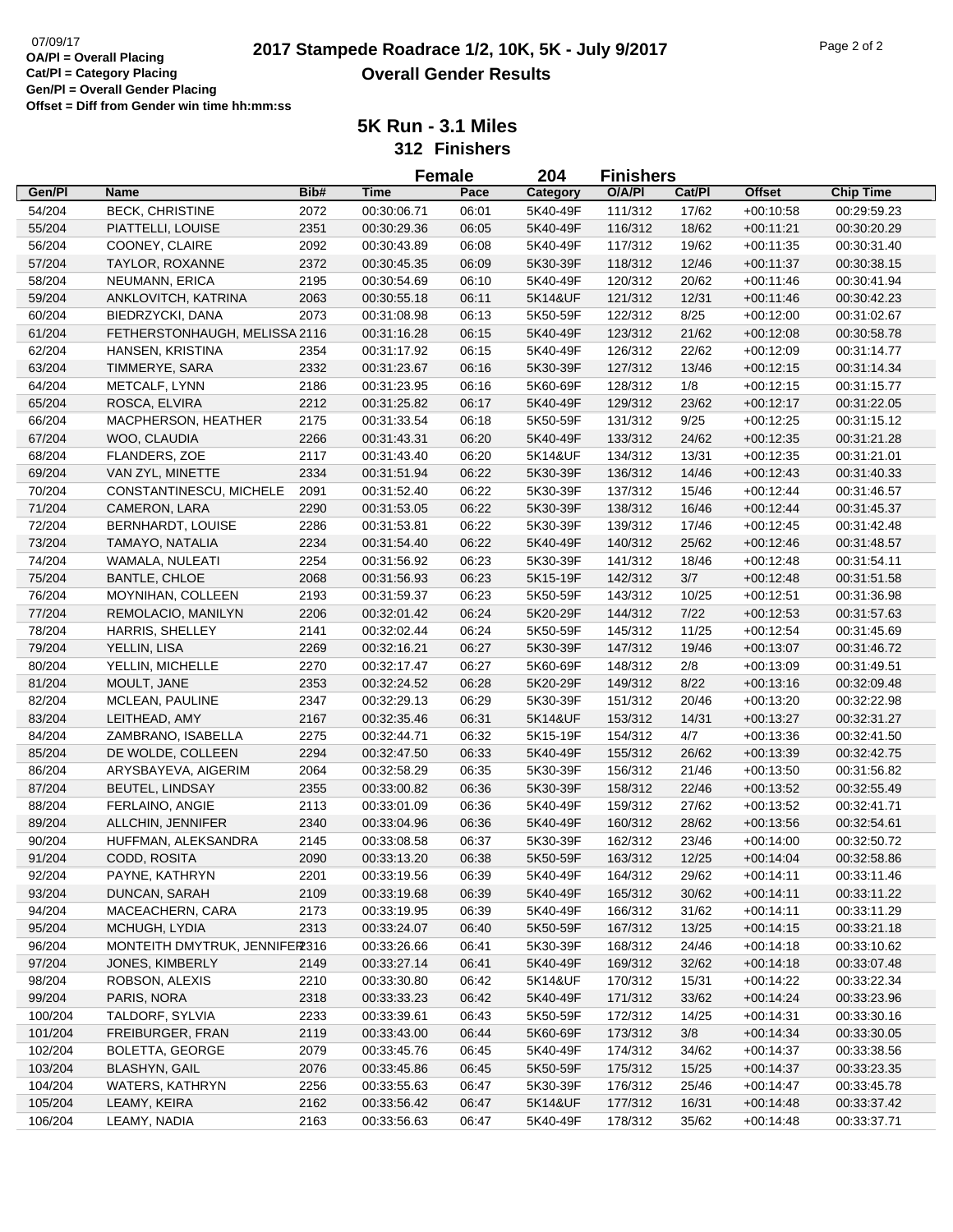# **2017 Stampede Roadrace 1/2, 10K, 5K - July 9/2017** Page 3 of 3 **Overall Gender Results**

|         |                           |      |             | <b>Female</b> | 204      | <b>Finishers</b> |        |               |                            |
|---------|---------------------------|------|-------------|---------------|----------|------------------|--------|---------------|----------------------------|
| Gen/Pl  | <b>Name</b>               | Bib# | <b>Time</b> | Pace          | Category | O/A/PI           | Cat/Pl | <b>Offset</b> | <b>Chip Time</b>           |
| 107/204 | YAO, LAN                  | 2268 | 00:33:58.62 | 06:47         | 5K30-39F | 179/312          | 26/46  | $+00:14:50$   | 00:33:54.15                |
| 108/204 | DELANEY, LYNN             | 2358 | 00:34:03.79 | 06:48         | 5K50-59F | 180/312          | 16/25  | $+00:14:55$   | 00:33:43.39                |
| 109/204 | WEYER, ASHLEY             | 1582 | 00:34:14.73 | 06:50         | 5K30-39F | 182/312          | 27/46  | $+00:15:06$   | 00:34:12.10                |
| 110/204 | HARDY, LISA               | 2139 | 00:34:43.80 | 06:56         | 5K30-39F | 185/312          | 28/46  | $+00:15:35$   | 00:34:43.80                |
| 111/204 | <b>BILY, SARAH</b>        | 2337 | 00:34:54.53 | 06:58         | 5K40-49F | 187/312          | 36/62  | $+00:15:46$   | 00:34:50.06                |
| 112/204 | RIFFEL, MYRIA             | 2207 | 00:34:58.07 | 06:59         | 5K20-29F | 188/312          | 9/22   | $+00:15:49$   | 00:34:45.12                |
| 113/204 | STREIFF, SARAH            | 2230 | 00:34:58.41 | 06:59         | 5K50-59F | 189/312          | 17/25  | $+00:15:50$   | 00:34:45.66                |
| 114/204 | FESYK, SHAWNIE            | 2114 | 00:34:59.43 | 06:59         | 5K40-49F | 190/312          | 37/62  | $+00:15:51$   | 00:34:44.15                |
| 115/204 | BRIX, MARIA               | 2082 | 00:35:01.35 | 07:00         | 5K40-49F | 191/312          | 38/62  | $+00:15:53$   | 00:34:45.60                |
| 116/204 | <b>CRERAR, ERIN</b>       | 2244 | 00:35:15.02 | 07:03         | 5K30-39F | 192/312          | 29/46  | $+00:16:06$   | 00:34:51.25                |
| 117/204 | LUDBROOK, GRACIE          | 2311 | 00:35:22.48 | 07:04         | 5K14&UF  | 193/312          | 17/31  | $+00:16:14$   | 00:35:13.07                |
| 118/204 | CROSBIE, TAYLOR           | 2293 | 00:35:23.74 | 07:04         | 5K15-19F | 195/312          | $5/7$  | $+00:16:15$   | 00:35:10.79                |
| 119/204 | KENNEDY, MEG              | 2306 | 00:35:23.82 | 07:04         | 5K15-19F | 196/312          | 6/7    | $+00:16:15$   | 00:35:10.51                |
| 120/204 | CAVAN, JENNIFER           | 2088 | 00:35:30.27 | 07:06         | 5K30-39F | 197/312          | 30/46  | $+00:16:22$   | 00:35:22.49                |
| 121/204 | HADDEN, KRISTINA          | 2138 | 00:35:41.19 | 07:08         | 5K20-29F | 198/312          | 10/22  | $+00:16:32$   | 00:35:17.18                |
| 122/204 | SCOTT LUND, CARLENE       | 2221 | 00:36:02.71 | 07:12         | 5K30-39F | 200/312          | 31/46  | $+00:16:54$   | 00:35:47.73                |
| 123/204 | EDMONSTONE, AMELIE        | 2110 | 00:36:04.10 | 07:12         | 5K40-49F | 201/312          | 39/62  |               |                            |
|         | SINGH, JAS                | 2328 | 00:36:11.31 | 07:14         | 5K30-39F | 202/312          | 32/46  | $+00:16:55$   | 00:35:51.83<br>00:35:57.05 |
| 124/204 |                           |      |             |               |          |                  |        | $+00:17:03$   |                            |
| 125/204 | PAUL, KAMAL               | 2319 | 00:36:19.37 | 07:15         | 5K30-39F | 204/312          | 33/46  | $+00:17:11$   | 00:36:05.29                |
| 126/204 | ROACH, PAMELA             | 2209 | 00:36:28.43 | 07:17         | 5K30-39F | 205/312          | 34/46  | $+00:17:20$   | 00:36:07.97                |
| 127/204 | <b>TELANG, KRISTIN</b>    | 2238 | 00:36:31.67 | 07:18         | 5K40-49F | 208/312          | 40/62  | $+00:17:23$   | 00:36:16.63                |
| 128/204 | TELANG, ALISON            | 2236 | 00:36:31.83 | 07:18         | 5K14&UF  | 209/312          | 18/31  | $+00:17:23$   | 00:36:16.65                |
| 129/204 | HULIN POLI, KAREN         | 2146 | 00:36:32.66 | 07:18         | 5K40-49F | 210/312          | 41/62  | $+00:17:24$   | 00:36:17.09                |
| 130/204 | SPENCER, ANGELA           | 2329 | 00:36:40.67 | 07:20         | 5K40-49F | 212/312          | 42/62  | $+00:17:32$   | 00:36:30.32                |
| 131/204 | CASSELMAN, LORA           | 2087 | 00:36:46.60 | 07:21         | 5K40-49F | 213/312          | 43/62  | $+00:17:38$   | 00:36:28.18                |
| 132/204 | WHITE, MARY MADELNE       | 1585 | 00:36:48.07 | 07:21         | 5K70+F   | 214/312          | 1/3    | $+00:17:39$   | 00:36:41.46                |
| 133/204 | STAMMER, INGRID           | 1551 | 00:36:56.65 | 07:23         | 5K60-69F | 215/312          | 4/8    | $+00:17:48$   | 00:36:44.88                |
| 134/204 | <b>WILLATT, STEPHANIE</b> | 2257 | 00:36:58.12 | 07:23         | 5K20-29F | 216/312          | 11/22  | $+00:17:49$   | 00:36:54.25                |
| 135/204 | <b>GORNIAK, SARAH</b>     | 2135 | 00:36:59.00 | 07:23         | 5K14&UF  | 217/312          | 19/31  | $+00:17:50$   | 00:36:58.20                |
| 136/204 | KOUYATE, AICHA            | 2157 | 00:37:09.92 | 07:25         | 5K20-29F | 219/312          | 12/22  | $+00:18:01$   | 00:36:53.99                |
| 137/204 | AHENDA, LESLIE            | 2058 | 00:37:13.81 | 07:26         | 5K20-29F | 220/312          | 13/22  | $+00:18:05$   | 00:36:52.02                |
| 138/204 | GIRALDO, DIANA            | 2132 | 00:37:18.39 | 07:27         | 5K40-49F | 221/312          | 44/62  | $+00:18:10$   | 00:37:14.12                |
| 139/204 | ANDRADE, MARIA            | 2061 | 00:37:21.52 | 07:28         | 5K50-59F | 222/312          | 18/25  | $+00:18:13$   | 00:37:16.75                |
| 140/204 | TANNER, AYNSLEY           | 2331 | 00:37:21.85 | 07:28         | 5K40-49F | 223/312          | 45/62  | $+00:18:13$   | 00:37:00.40                |
| 141/204 | WHITE, CHRISTA            | 1584 | 00:37:28.07 | 07:29         | 5K40-49F | 224/312          | 46/62  | $+00:18:19$   | 00:37:13.89                |
| 142/204 | SERL, SARAH               | 2327 | 00:37:38.55 | 07:31         | 5K30-39F | 225/312          | 35/46  | $+00:18:30$   | 00:37:25.02                |
| 143/204 | <b>BOIVIN, NATASJA</b>    | 2078 | 00:37:48.70 | 07:33         | 5K30-39F | 226/312          | 36/46  | $+00:18:40$   | 00:37:38.49                |
| 144/204 | <b>GREER, SHAUNA</b>      | 2136 | 00:37:50.75 | 07:34         | 5K40-49F | 227/312          | 47/62  | $+00:18:42$   | 00:37:38.98                |
| 145/204 | O'GRADY, LAURA            | 2197 | 00:38:30.87 | 07:42         | 5K40-49F | 230/312          | 48/62  | $+00:19:22$   | 00:38:23.19                |
| 146/204 | <b>BAUER, CINDY</b>       | 2285 | 00:38:32.49 | 07:42         | 5K40-49F | 231/312          | 49/62  | $+00:19:24$   | 00:38:09.68                |
| 147/204 | JAMES, DEBRA              | 2148 | 00:38:34.05 | 07:42         | 5K40-49F | 232/312          | 50/62  | $+00:19:25$   | 00:38:15.57                |
| 148/204 | SALIMULLYOT, LEAH         | 2324 | 00:38:45.29 | 07:45         | 5K14&UF  | 233/312          | 20/31  | $+00:19:37$   | 00:38:29.81                |
| 149/204 | SALIM, FARHA              | 2323 | 00:38:45.77 | 07:45         | 5K40-49F | 234/312          | 51/62  | $+00:19:37$   | 00:38:30.07                |
| 150/204 | TALDORF, KRISTA           | 2232 | 00:38:57.75 | 07:47         | 5K40-49F | 235/312          | 52/62  | $+00:19:49$   | 00:38:47.54                |
| 151/204 | ADDLEMAN, NINA            | 2279 | 00:39:03.35 | 07:48         | 5K14&UF  | 237/312          | 21/31  | $+00:19:55$   | 00:38:44.57                |
| 152/204 | JOHNSON, WENDY            | 1392 | 00:39:11.78 | 07:50         | 5K30-39F | 239/312          | 37/46  | $+00:20:03$   | 00:38:42.97                |
| 153/204 | MCGHIE, LAURIE            | 2180 | 00:39:18.01 | 07:51         | 5K30-39F | 240/312          | 38/46  | $+00:20:09$   | 00:38:46.03                |
| 154/204 | GOEPEN-WEE, KAREN         | 2134 | 00:39:36.32 | 07:55         | 5K40-49F | 242/312          | 53/62  | $+00:20:28$   | 00:39:31.97                |
| 155/204 | VAREY, CHRISTIANE         | 2249 | 00:39:47.82 | 07:57         | 5K14&UF  | 243/312          | 22/31  | $+00:20:39$   | 00:39:32.90                |
| 156/204 | SHAM, CHRISTY             | 2223 | 00:39:49.60 | 07:57         | 5K20-29F | 244/312          | 14/22  | $+00:20:41$   | 00:39:30.60                |
| 157/204 | SHAM, JACKY               | 2224 | 00:39:49.61 | 07:57         | 5K40-49F | 245/312          | 54/62  | $+00:20:41$   | 00:39:29.81                |
| 158/204 | RAWSON, LORRAINE          | 2339 | 00:40:04.95 | 08:00         | 5K50-59F | 249/312          | 19/25  | $+00:20:56$   | 00:39:40.18                |
| 159/204 | BINDER, DE'ETTE           | 2074 | 00:40:07.33 | 08:01         | 5K50-59F | 250/312          | 20/25  | $+00:20:59$   | 00:40:01.26                |
|         |                           |      |             |               |          |                  |        |               |                            |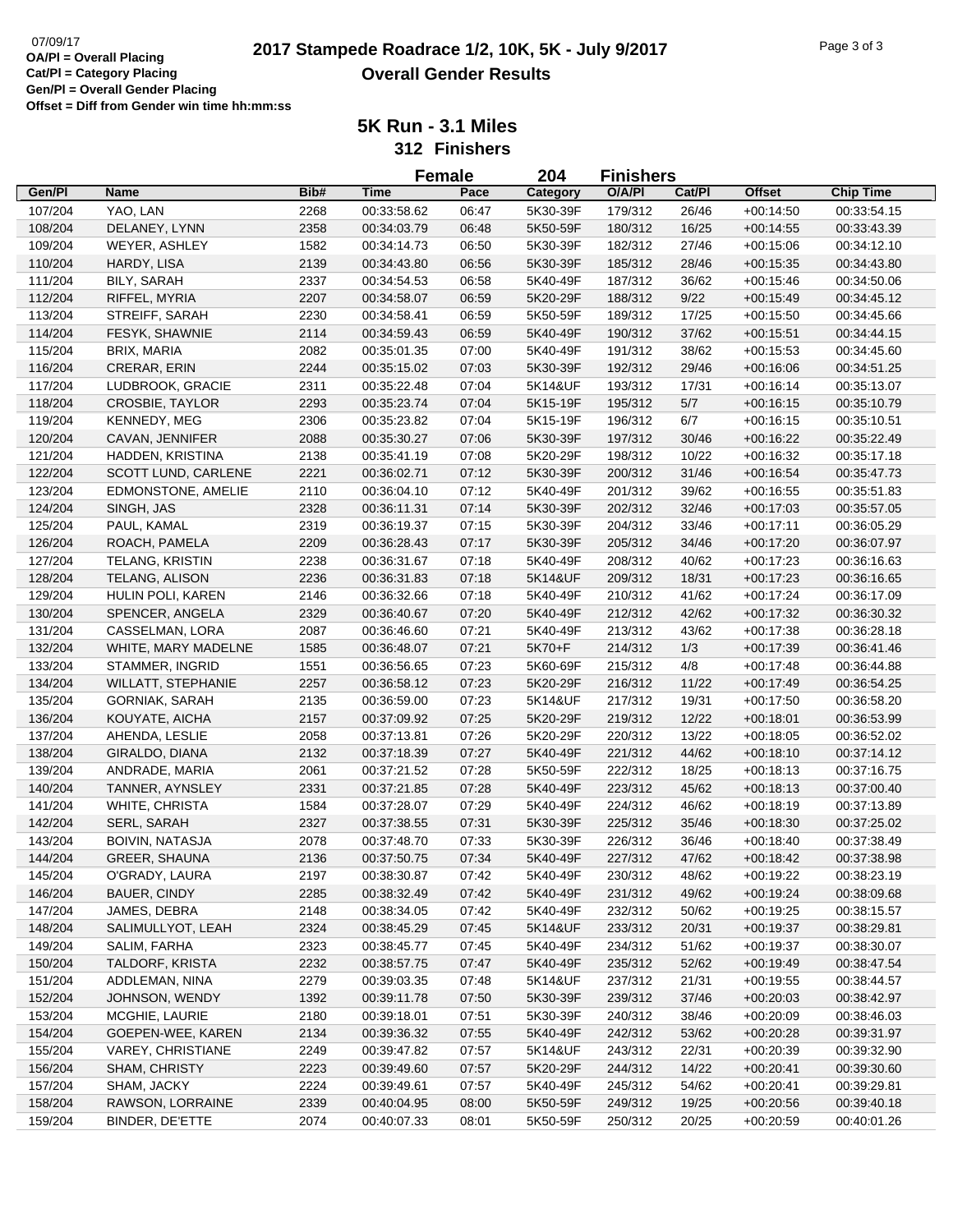# $\frac{07}{09}$   $\frac{2017 \text{ Sample 4 of 4}}{2017 \text{ Sample} 2017}$  **2017 Stampede Roadrace 1/2, 10K, 5K - July 9/2017 Overall Gender Results**

|         |                         |      | <b>Female</b> |       | 204      | <b>Finishers</b> |        |               |                  |
|---------|-------------------------|------|---------------|-------|----------|------------------|--------|---------------|------------------|
| Gen/Pl  | <b>Name</b>             | Bib# | <b>Time</b>   | Pace  | Category | O/A/PI           | Cat/Pl | <b>Offset</b> | <b>Chip Time</b> |
| 160/204 | <b>WONG, KATHERINE</b>  | 2265 | 00:40:20.62   | 08:04 | 5K30-39F | 252/312          | 39/46  | $+00:21:12$   | 00:39:59.03      |
| 161/204 | WOO, HOLLY              | 2267 | 00:40:21.13   | 08:04 | 5K30-39F | 253/312          | 40/46  | $+00:21:12$   | 00:39:59.42      |
| 162/204 | <b>WILLIAMS, RUTH</b>   | 2259 | 00:40:25.63   | 08:05 | 5K50-59F | 254/312          | 21/25  | $+00:21:17$   | 00:40:08.88      |
| 163/204 | THIESSEN, JEANNIE       | 2240 | 00:41:07.28   | 08:13 | 5K60-69F | 255/312          | $5/8$  | $+00:21:59$   | 00:40:43.05      |
| 164/204 | <b>GHERAN, SARAH</b>    | 1355 | 00:41:19.21   | 08:15 | 5K20-29F | 257/312          | 15/22  | $+00:22:10$   | 00:41:08.37      |
| 165/204 | GHELFI, NICOLE          | 2296 | 00:41:50.95   | 08:22 | 5K20-29F | 258/312          | 16/22  | $+00:22:42$   | 00:41:38.60      |
| 166/204 | MCLEOD, ELLIS           | 2184 | 00:42:11.24   | 08:26 | 5K14&UF  | 259/312          | 23/31  | $+00:23:02$   | 00:41:01.97      |
| 167/204 | NOVAK, KERRI            | 2196 | 00:42:16.22   | 08:27 | 5K40-49F | 260/312          | 55/62  | $+00:23:07$   | 00:40:52.00      |
| 168/204 | GLAZE, SARAH            | 2133 | 00:42:16.30   | 08:27 | 5K40-49F | 261/312          | 56/62  | $+00:23:08$   | 00:40:52.08      |
| 169/204 | SHAM, JOY               | 2225 | 00:42:32.04   | 08:30 | 5K30-39F | 262/312          | 41/46  | $+00:23:23$   | 00:42:11.20      |
| 170/204 | MIRON, JENNYFFER        | 2188 | 00:42:45.61   | 08:33 | 5K20-29F | 263/312          | 17/22  | $+00:23:37$   | 00:42:21.64      |
| 171/204 | NASR, DOREEN            | 2387 | 00:42:54.57   | 08:34 | 5K60-69F | 264/312          | $6/8$  | $+00:23:46$   | 00:41:58.78      |
| 172/204 | AGOAWIKE, UGOCHI        | 2056 | 00:43:07.17   | 08:37 | 5K15-19F | 265/312          | 7/7    | $+00:23:58$   | 00:41:54.18      |
| 173/204 | <b>MARTIN, NICOLE</b>   | 2179 | 00:43:30.82   | 08:42 | 5K30-39F | 266/312          | 42/46  | $+00:24:22$   | 00:43:00.55      |
| 174/204 | LING, MONIQUE           | 2170 | 00:44:02.26   | 08:48 | 5K20-29F | 267/312          | 18/22  | $+00:24:53$   | 00:43:37.01      |
| 175/204 | MCINTYRE, LIV           | 2181 | 00:44:21.15   | 08:52 | 5K14&UF  | 271/312          | 24/31  | $+00:25:12$   | 00:42:57.63      |
| 176/204 | MCINTYRE, SADIE         | 2182 | 00:44:21.21   | 08:52 | 5K14&UF  | 272/312          | 25/31  | $+00:25:12$   | 00:43:11.74      |
| 177/204 | AHENDA, LADONA          | 2057 | 00:44:40.40   | 08:56 | 5K50-59F | 275/312          | 22/25  | $+00:25:32$   | 00:44:16.79      |
| 178/204 | LEASK, LISA             | 2308 | 00:44:43.33   | 08:56 | 5K40-49F | 276/312          | 57/62  | $+00:25:35$   | 00:44:17.18      |
| 179/204 | MCLEAN, CARYS           | 2344 | 00:44:49.92   | 08:57 | 5K14&UF  | 277/312          | 26/31  | $+00:25:41$   | 00:44:43.37      |
| 180/204 | LI, ELLEN               | 2366 | 00:45:02.31   | 09:00 | 5K60-69F | 279/312          | 7/8    | $+00:25:54$   | 00:44:54.99      |
| 181/204 | HANSEN, DANICA          | 2298 | 00:45:31.66   | 09:06 | 5K14&UF  | 282/312          | 27/31  | $+00:26:23$   | 00:45:28.77      |
| 182/204 | TURNER, EMILY           | 1676 | 00:45:43.03   | 09:08 | 5K20-29F | 283/312          | 19/22  | $+00:26:34$   | 01:00:34.79      |
| 183/204 | <b>BURGESS, ISLA</b>    | 2085 | 00:45:47.40   | 09:09 | 5K14&UF  | 284/312          | 28/31  | $+00:26:39$   | 00:45:35.23      |
| 184/204 | CHAU, EMIILYN           | 2378 | 00:47:15.04   | 09:27 | 5K14&UF  | 291/312          | 29/31  | $+00:28:06$   | 00:47:11.53      |
| 185/204 | CHAU, ISLA-GRACE        | 2380 | 00:47:17.26   | 09:27 | 5K14&UF  | 292/312          | 30/31  | $+00:28:08$   | 00:47:13.81      |
| 186/204 | BOYES, JUDY             | 2342 | 00:47:52.26   | 09:34 | 5K60-69F | 293/312          | 8/8    | $+00:28:43$   | 00:47:33.78      |
| 187/204 | <b>ASHTON, KIMBERLY</b> | 2065 | 00:48:01.20   | 09:36 | 5K30-39F | 294/312          | 43/46  | $+00:28:52$   | 00:47:34.99      |
| 188/204 | WALSH, MELODY           | 2253 | 00:48:21.39   | 09:40 | 5K50-59F | 295/312          | 23/25  | $+00:29:13$   | 00:48:00.99      |
| 189/204 | <b>BURKETT, MELISSA</b> | 2289 | 00:48:24.14   | 09:40 | 5K30-39F | 297/312          | 44/46  | $+00:29:15$   | 00:47:58.24      |
| 191/204 | GAUDET, JOCELYNE        | 2124 | 00:49:31.20   | 09:54 | 5K30-39F | 299/312          | 45/46  | $+00:30:22$   | 00:49:12.12      |
| 190/204 | <b>GAGNON, JANICE</b>   | 2123 | 00:49:31.20   | 09:54 | 5K40-49F | 298/312          | 58/62  | $+00:30:22$   | 00:49:11.62      |
| 192/204 | GILJE, MARY             | 2129 | 00:49:39.66   | 09:55 | 5K50-59F | 300/312          | 24/25  | $+00:30:31$   | 00:49:18.61      |
| 193/204 | PENSTONE, REBECCA       | 2202 | 00:49:39.91   | 09:55 | 5K20-29F | 301/312          | 20/22  | $+00:30:31$   | 00:49:18.20      |
| 194/204 | RAE, LESHEM             | 2368 | 00:50:39.60   | 10:07 | 5K20-29F | 302/312          | 21/22  | $+00:31:31$   | 00:50:17.95      |
| 195/204 | <b>HOLMES, ASHLEIGH</b> | 2142 | 00:50:39.98   | 10:07 | 5K20-29F | 303/312          | 22/22  | $+00:31:31$   | 00:50:22.78      |
| 196/204 | RAE, ROCHELLE           | 2205 | 00:50:40.44   | 10:08 | 5K40-49F | 304/312          | 59/62  | $+00:31:32$   | 00:50:18.25      |
| 197/204 | HOLMES, KIM             | 2143 | 00:50:45.30   | 10:09 | 5K50-59F | 305/312          | 25/25  | $+00:31:37$   | 00:50:28.67      |
| 198/204 | AASEN, KIRSTEN          | 2050 | 00:50:45.61   | 10:09 | 5K40-49F | 306/312          | 60/62  | $+00:31:37$   | 00:50:27.81      |
| 199/204 | AGOAWIKE, CHRISTA       | 2053 | 00:52:14.41   | 10:26 | 5K14&UF  | 307/312          | 31/31  | $+00:33:06$   | 00:51:00.36      |
| 200/204 | AGOAWIKE, MAURINE       | 2054 | 00:52:15.44   | 10:27 | 5K40-49F | 308/312          | 61/62  | $+00:33:07$   | 00:51:03.03      |
| 201/204 | LAUF, BRUNIE            | 2160 | 00:55:44.09   | 11:08 | 5K70+F   | 309/312          | 2/3    | $+00:36:35$   | 00:55:13.19      |
| 202/204 | DOWLING, JOANNE         | 2103 | 01:03:23.52   | 12:40 | 5K40-49F | 310/312          | 62/62  | $+00:44:15$   | 01:02:52.74      |
| 203/204 | DOWLING, ROBYN          | 2104 | 01:03:23.90   | 12:40 | 5K70+F   | 311/312          | 3/3    | $+00:44:15$   | 01:02:53.33      |
| 204/204 | GIBORSKI, NICOLE        | 2127 | 02:04:41.98   | 24:56 | 5K30-39F | 312/312          | 46/46  | $+01:45:33$   | 02:04:41.98      |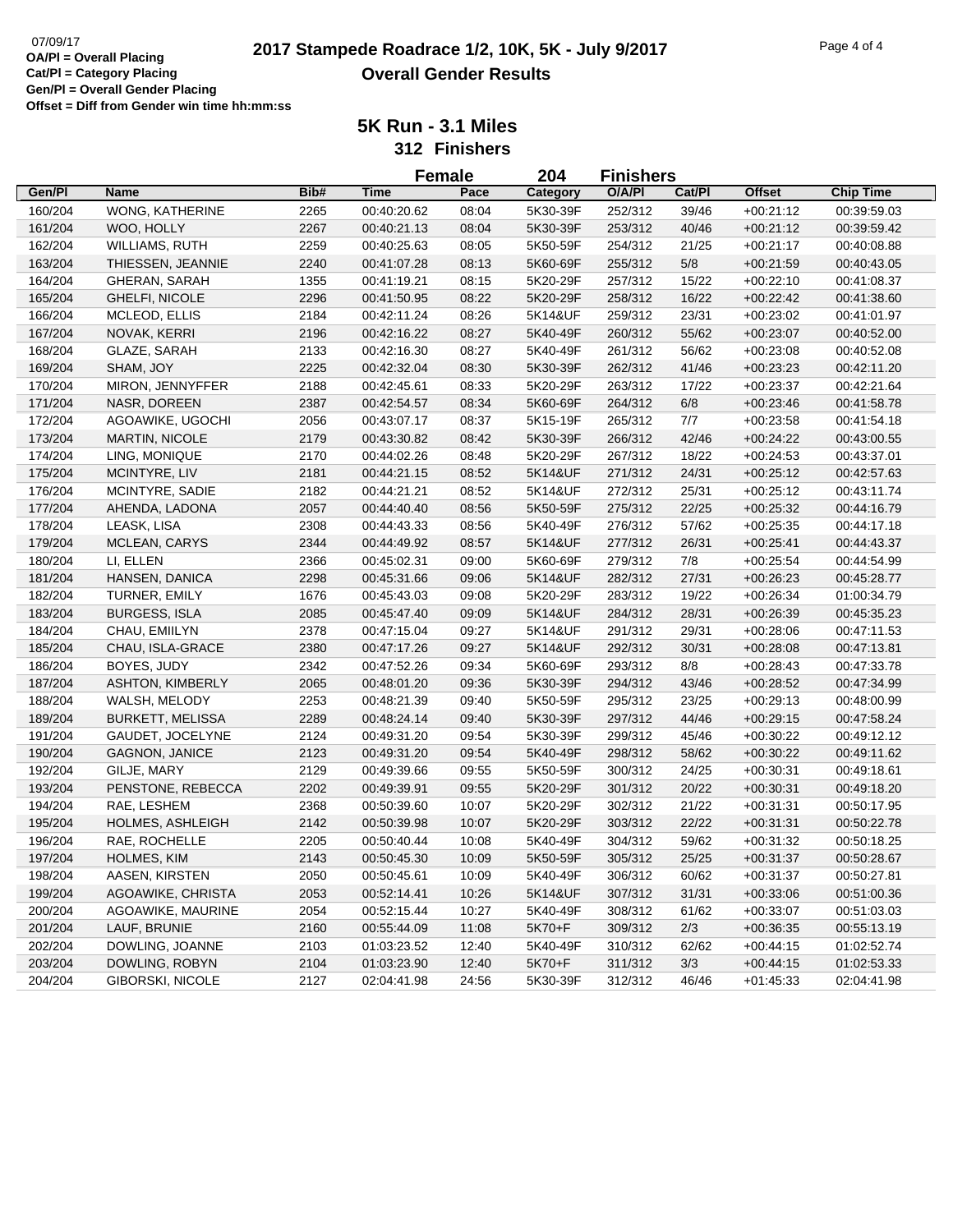# 07/09/17<br>**2017 Stampede Roadrace 1/2, 10K, 5K - July 9/2017** Page 5 of 5 **Overall Gender Results**

**5K Run - 3.1 Miles**

**312 Finishers**

|        |                         |      | <b>Male</b> |       | 108      | <b>Finishers</b> |        |               |                  |
|--------|-------------------------|------|-------------|-------|----------|------------------|--------|---------------|------------------|
| Gen/Pl | <b>Name</b>             | Bib# | <b>Time</b> | Pace  | Category | O/A/PI           | Cat/PI | <b>Offset</b> | <b>Chip Time</b> |
| 1/108  | <b>BRADFORD, KEITH</b>  | 2288 | 00:16:54.72 | 03:22 | 5K40-49M | 1/312            | 1/18   | $+00:00:00$   | 00:16:54.27      |
| 2/108  | RIEK, PAUL              | 2322 | 00:17:00.16 | 03:24 | 5K15-19M | 2/312            | 1/10   | $+00:00:05$   | 00:16:59.73      |
| 3/108  | <b>KENDRICK, NATHAN</b> | 2381 | 00:17:13.85 | 03:26 | 5K30-39M | 3/312            | 1/15   | $+00:00:19$   | 00:17:13.60      |
| 4/108  | KONDRO, DOUGLAS         | 2156 | 00:17:41.18 | 03:32 | 5K20-29M | 4/312            | 1/8    | $+00:00:46$   | 00:17:40.62      |
| 5/108  | YOUNG, GRAEME           | 2272 | 00:17:42.12 | 03:32 | 5K30-39M | 5/312            | 2/15   | $+00:00:47$   | 00:17:41.32      |
| 6/108  | MCKNIGHT, BAILEY        | 2388 | 00:18:22.62 | 03:40 | 5K20-29M | 6/312            | 2/8    | $+00:01:27$   | 00:18:22.61      |
| 7/108  | HILL, CALLUM            | 2304 | 00:18:30.08 | 03:42 | 5K15-19M | 7/312            | 2/10   | $+00:01:35$   | 00:18:29.52      |
| 8/108  | LEWIS, JASON            | 2310 | 00:19:24.30 | 03:52 | 5K40-49M | 10/312           | 2/18   | $+00:02:29$   | 00:19:23.50      |
| 9/108  | BINDER, REECE           | 2075 | 00:19:30.56 | 03:54 | 5K15-19M | 11/312           | 3/10   | $+00:02:35$   | 00:19:28.45      |
| 10/108 | SKEA, KEN               | 2226 | 00:19:42.66 | 03:56 | 5K60-69M | 12/312           | 1/14   | $+00:02:47$   | 00:19:40.93      |
| 11/108 | HOYL, SAMUEL            | 2144 | 00:19:52.02 | 03:58 | 5K15-19M | 13/312           | 4/10   | $+00:02:57$   | 00:19:51.59      |
| 12/108 | PFISTER, CAYDEN         | 2320 | 00:19:53.00 | 03:58 | 5K15-19M | 14/312           | 5/10   | $+00:02:58$   | 00:19:50.25      |
| 13/108 | DEERE, MATTHEW          | 2356 | 00:19:57.20 | 03:59 | 5K14&UM  | 15/312           | 1/17   | $+00:03:02$   | 00:19:54.81      |
| 14/108 | COLEMAN, MARK           | 2292 | 00:20:14.82 | 04:02 | 5K40-49M | 16/312           | 3/18   | $+00:03:20$   | 00:20:09.85      |
| 15/108 | MILLER, CHASE           | 2315 | 00:20:25.74 | 04:05 | 5K15-19M | 17/312           | 6/10   | $+00:03:31$   | 00:20:21.27      |
| 16/108 | LEE, MORLEY             | 2166 | 00:20:31.64 | 04:06 | 5K50-59M | 18/312           | 1/23   | $+00:03:36$   | 00:20:29.81      |
| 17/108 | <b>BOWDEN, NICK</b>     | 2081 | 00:20:59.28 | 04:11 | 5K60-69M | 19/312           | 2/14   | $+00:04:04$   | 00:20:56.75      |
| 18/108 | VAN GRONINGEN, JOHN     | 2247 | 00:21:43.80 | 04:20 | 5K60-69M | 20/312           | 3/14   | $+00:04:49$   | 00:21:40.85      |
| 19/108 | PAQUET, MARC            | 2199 | 00:21:52.52 | 04:22 | 5K50-59M | 21/312           | 2/23   | $+00:04:57$   | 00:21:50.69      |
| 20/108 | DALY, LORNE             | 2364 | 00:22:39.21 | 04:31 | 5K50-59M | 22/312           | 3/23   | $+00:05:44$   | 00:22:38.08      |
| 21/108 | HOLTKAMP, BRAD          | 2383 | 00:22:49.96 | 04:33 | 5K40-49M | 23/312           | 4/18   | $+00:05:55$   | 00:22:48.65      |
| 22/108 | LEE, DON                | 2309 | 00:22:51.30 | 04:34 | 5K60-69M | 24/312           | 4/14   | $+00:05:56$   | 00:22:48.87      |
| 23/108 | SAUNDERS, JACK          | 2217 | 00:23:14.46 | 04:38 | 5K15-19M | 25/312           | 7/10   | $+00:06:19$   | 00:23:13.54      |
| 24/108 | GIBORSKI, JASON         | 2126 | 00:23:35.58 | 04:43 | 5K30-39M | 26/312           | 3/15   | $+00:06:40$   | 00:23:28.65      |
| 25/108 | AMELINCKX, ERIK         | 2281 | 00:23:48.98 | 04:45 | 5K14&UM  | 27/312           | 2/17   | $+00:06:54$   | 00:23:48.42      |
| 26/108 | ZHU, HANJIE             | 2277 | 00:23:51.54 | 04:46 | 5K20-29M | 28/312           | 3/8    | $+00:06:56$   | 00:23:46.99      |
| 27/108 | CODD, LAURENCE          | 2089 | 00:23:51.62 | 04:46 | 5K50-59M | 29/312           | 4/23   | $+00:06:56$   | 00:23:50.78      |
| 28/108 | DRIEDIGER, DOUG         | 2106 | 00:23:59.42 | 04:47 | 5K50-59M | 30/312           | 5/23   | $+00:07:04$   | 00:23:54.15      |
| 29/108 | LIEW, JEFF              | 2169 | 00:24:08.98 | 04:49 | 5K30-39M | 32/312           | 4/15   | $+00:07:14$   | 00:23:57.21      |
| 30/108 | <b>MCKINNON, ROBERT</b> | 2183 | 00:24:12.98 | 04:50 | 5K60-69M | 33/312           | 5/14   | $+00:07:18$   | 00:24:10.23      |
| 31/108 | KLENKE, BRAD            | 2155 | 00:24:47.48 | 04:57 | 5K50-59M | 37/312           | 6/23   | $+00:07:52$   | 00:24:43.61      |
| 32/108 | KONDRO, GREG            | 2365 | 00:24:58.13 | 04:59 | 5K50-59M | 38/312           | 7/23   | $+00:08:03$   | 00:24:51.10      |
| 33/108 | AHMED, ALI              | 2280 | 00:25:31.61 | 05:06 | 5K30-39M | 40/312           | 5/15   | $+00:08:36$   | 00:25:27.22      |
| 34/108 | LANGELAAR, OWEN         | 2159 | 00:25:58.55 | 05:11 | 5K14&UM  | 45/312           | 3/17   | $+00:09:03$   | 00:25:57.34      |
| 35/108 | MURPHY, WILLIAM         | 2194 | 00:26:27.42 | 05:17 | 5K30-39M | 49/312           | 6/15   | $+00:09:32$   | 00:26:21.93      |
| 36/108 | JULIEN, BLAINE          | 2150 | 00:26:31.47 | 05:18 | 5K50-59M | 50/312           | 8/23   | $+00:09:36$   | 00:26:14.39      |
| 37/108 | DALZIEL, RYAN           | 2100 | 00:26:51.93 | 05:22 | 5K30-39M | 53/312           | 7/15   | $+00:09:57$   | 00:26:38.26      |
| 38/108 | MONTOUTE, NIGEL         | 2190 | 00:27:19.21 | 05:27 | 5K50-59M | 57/312           | 9/23   | $+00:10:24$   | 00:27:08.08      |
| 39/108 | KIRKBY, BOB             | 2154 | 00:27:22.25 | 05:28 | 5K70+M   | 58/312           | 1/3    | $+00:10:27$   | 00:27:20.10      |
| 40/108 | MEUNIER, DON            | 2314 | 00:27:28.01 | 05:29 | 5K50-59M | 59/312           | 10/23  | $+00:10:33$   | 00:27:21.60      |
| 41/108 | BERRY, SCOTT            | 2287 | 00:27:28.38 | 05:29 | 5K20-29M | 60/312           | 4/8    | $+00:10:33$   | 00:27:22.45      |
| 42/108 | STUBBS, MICHAEL         | 2231 | 00:27:47.60 | 05:33 | 5K30-39M | 66/312           | 8/15   | $+00:10:52$   | 00:27:36.76      |
| 43/108 | HILDEBRANDT, DALE       | 2338 | 00:28:04.51 | 05:36 | 5K60-69M | 72/312           | 6/14   | $+00:11:09$   | 00:27:53.67      |
| 44/108 | SENDYK, MIKE            | 2326 | 00:28:08.33 | 05:37 | 5K40-49M | 74/312           | 5/18   | $+00:11:13$   | 00:27:51.84      |
| 45/108 | MILLER, DRAKE           | 2187 | 00:28:15.35 | 05:39 | 5K20-29M | 76/312           | 5/8    | $+00:11:20$   | 00:28:14.33      |
| 46/108 | LEAMY, PATRICK          | 2164 | 00:28:32.52 | 05:42 | 5K40-49M | 81/312           | 6/18   | $+00:11:37$   | 00:28:13.60      |
| 47/108 | TELANG, BENJAMIN        | 2237 | 00:28:36.87 | 05:43 | 5K14&UM  | 86/312           | 4/17   | $+00:11:42$   | 00:28:22.03      |
| 48/108 | LUND, MATTHEW           | 2172 | 00:29:00.59 | 05:48 | 5K30-39M | 94/312           | 9/15   | $+00:12:05$   | 00:28:45.75      |
| 49/108 | MOWAT, WYATT            | 2317 | 00:29:09.33 | 05:49 | 5K14&UM  | 95/312           | 5/17   | $+00:12:14$   | 00:29:06.18      |
| 50/108 | HINES, NOLAN            | 2376 | 00:29:15.16 | 05:51 | 5K14&UM  | 97/312           | 6/17   | $+00:12:20$   | 00:28:57.46      |
| 51/108 | HINES, COREY            | 2374 | 00:29:16.01 | 05:51 | 5K40-49M | 98/312           | 7/18   | $+00:12:21$   | 00:28:58.01      |
| 52/108 | TOBER-ZAMBRANO, RAMON   | 2243 | 00:29:18.30 | 05:51 | 5K14&UM  | 99/312           | 7/17   | $+00:12:23$   | 00:29:14.59      |
| 53/108 | <b>WILSON, ELLIOTT</b>  | 2262 | 00:29:22.14 | 05:52 | 5K14&UM  | 101/312          | 8/17   | $+00:12:27$   | 00:29:15.11      |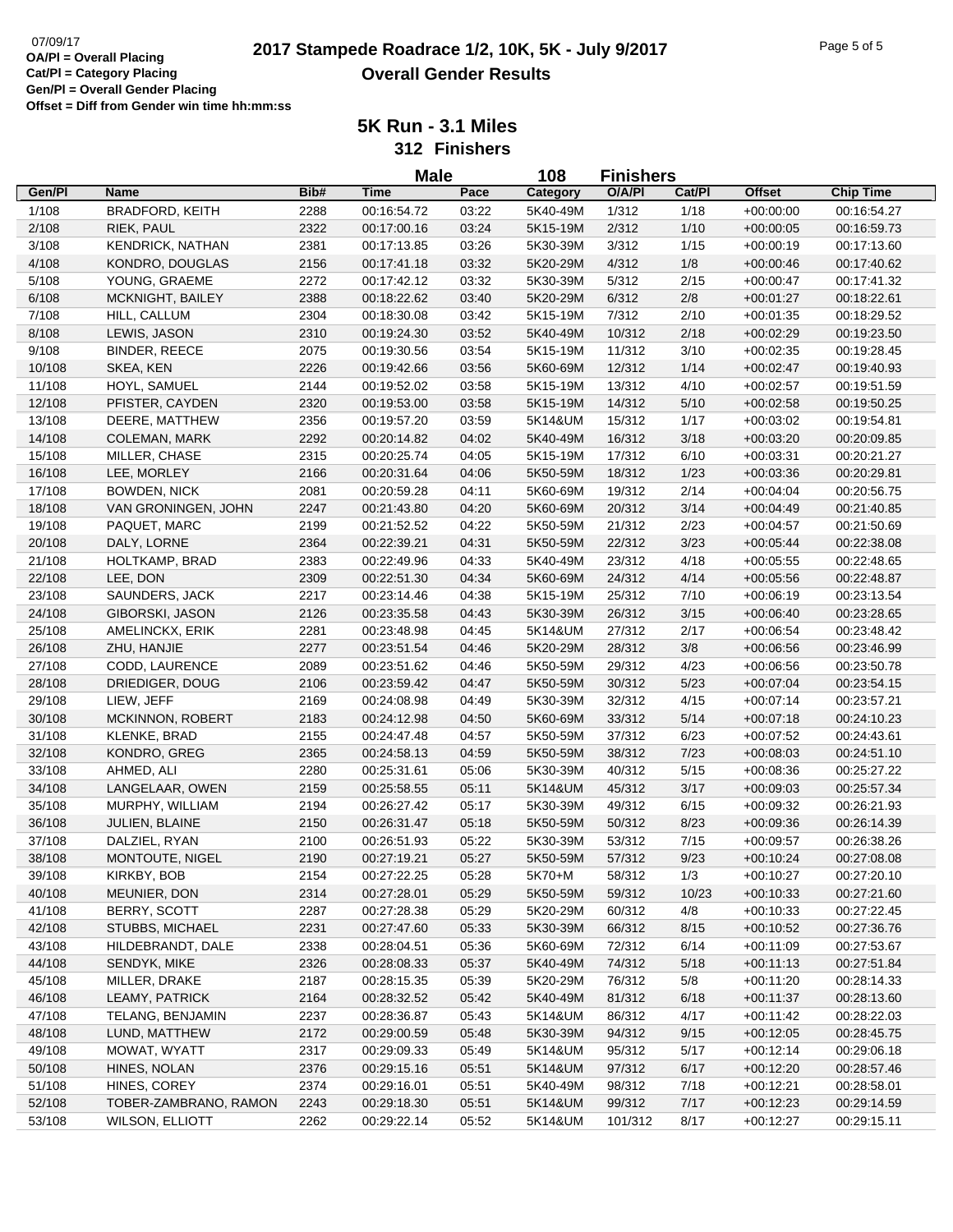# 07/09/17<br>**QA/PI - Overall Placing 2017 Stampede Roadrace 1/2, 10K, 5K - July 9/2017** Page 6 of 6 **Overall Gender Results**

**5K Run - 3.1 Miles**

**312 Finishers**

|         |                       |      | <b>Male</b> |       | 108      | <b>Finishers</b> |        |               |                  |
|---------|-----------------------|------|-------------|-------|----------|------------------|--------|---------------|------------------|
| Gen/Pl  | <b>Name</b>           | Bib# | <b>Time</b> | Pace  | Category | O/A/PI           | Cat/PI | <b>Offset</b> | <b>Chip Time</b> |
| 54/108  | ROSCA, JOHN           | 2213 | 00:29:40.69 | 05:56 | 5K15-19M | 106/312          | 8/10   | $+00:12:45$   | 00:29:37.18      |
| 55/108  | WILSON, ALEXANDER     | 2260 | 00:29:42.46 | 05:56 | 5K14&UM  | 107/312          | 9/17   | $+00:12:47$   | 00:29:35.79      |
| 56/108  | WILSON, JOSHUA        | 2263 | 00:29:42.97 | 05:56 | 5K40-49M | 108/312          | 8/18   | $+00:12:48$   | 00:29:35.86      |
| 57/108  | MADEYEV, YERZHAN      | 2177 | 00:29:50.32 | 05:58 | 5K30-39M | 109/312          | 10/15  | $+00:12:55$   | 00:28:47.26      |
| 58/108  | SAUNDERS, IAN         | 2216 | 00:30:11.39 | 06:02 | 5K14&UM  | 112/312          | 10/17  | $+00:13:16$   | 00:30:07.20      |
| 59/108  | ELLIOTT, ALBERT       | 2384 | 00:30:16.85 | 06:03 | 5K60-69M | 113/312          | 7/14   | $+00:13:22$   | 00:30:03.80      |
| 60/108  | ALLAN, SCOTT          | 2059 | 00:30:19.44 | 06:03 | 5K40-49M | 114/312          | 9/18   | $+00:13:24$   | 00:30:02.52      |
| 61/108  | KIRK, GARY            | 2152 | 00:30:19.86 | 06:03 | 5K50-59M | 115/312          | 11/23  | $+00:13:25$   | 00:30:11.30      |
| 62/108  | MADEYEV, SABYRZHAN    | 2176 | 00:30:45.73 | 06:09 | 5K50-59M | 119/312          | 12/23  | $+00:13:51$   | 00:29:44.70      |
| 63/108  | FETHERSTONHAUGH, KEN  | 2115 | 00:31:16.56 | 06:15 | 5K40-49M | 124/312          | 10/18  | $+00:14:21$   | 00:30:59.06      |
| 64/108  | TOBER, STEVEN         | 2274 | 00:31:17.60 | 06:15 | 5K50-59M | 125/312          | 13/23  | $+00:14:22$   | 00:31:13.03      |
| 65/108  | VERO, JOSHUA          | 2251 | 00:31:29.48 | 06:17 | 5K15-19M | 130/312          | 9/10   | $+00:14:34$   | 00:31:11.06      |
| 66/108  | GILJE-ALLAN, DYLAN    | 2130 | 00:31:36.06 | 06:19 | 5K20-29M | 132/312          | 6/8    | $+00:14:41$   | 00:31:18.92      |
| 67/108  | HARRIS, SEAN          | 2140 | 00:31:51.86 | 06:22 | 5K20-29M | 135/312          | 7/8    | $+00:14:57$   | 00:31:35.43      |
| 68/108  | AIELLO, ROBERT        | 1250 | 00:32:02.91 | 06:24 | 5K60-69M | 146/312          | 8/14   | $+00:15:08$   | 00:31:41.12      |
| 69/108  | MCLEAN, EMMETT        | 2345 | 00:32:28.41 | 06:29 | 5K14&UM  | 150/312          | 11/17  | $+00:15:33$   | 00:32:22.92      |
| 70/108  | AZUAJE, FREDDY        | 2066 | 00:32:33.53 | 06:30 | 5K20-29M | 152/312          | 8/8    | $+00:15:38$   | 00:32:19.55      |
| 71/108  | <b>BROWN, KEITH</b>   | 2083 | 00:32:58.68 | 06:35 | 5K40-49M | 157/312          | 11/18  | $+00:16:03$   | 00:32:30.83      |
| 72/108  | ANDRIJANCIC, JEREMY   | 2284 | 00:33:06.13 | 06:37 | 5K30-39M | 161/312          | 11/15  | $+00:16:11$   | 00:32:56.18      |
| 73/108  | ANKLOVITCH, DARRELL   | 2062 | 00:34:11.02 | 06:50 | 5K40-49M | 181/312          | 12/18  | $+00:17:16$   | 00:33:58.45      |
| 74/108  | <b>GESCHER, JOHN</b>  | 2382 | 00:34:25.50 | 06:53 | 5K60-69M | 183/312          | 9/14   | $+00:17:30$   | 00:34:11.62      |
| 75/108  | <b>BLASHYN, GARRY</b> | 2077 | 00:34:35.15 | 06:55 | 5K50-59M | 184/312          | 14/23  | $+00.17.40$   | 00:34:12.44      |
| 76/108  | MCWHINNIE, KEN        | 2348 | 00:34:51.58 | 06:58 | 5K60-69M | 186/312          | 10/14  | $+00:17:56$   | 00:34:39.31      |
| 77/108  | LUDBROOK, KEVIN       | 2312 | 00:35:22.48 | 07:04 | 5K50-59M | 194/312          | 15/23  | $+00:18:27$   | 00:35:13.07      |
| 78/108  | ANDERSON, BLAIN       | 2282 | 00:35:49.85 | 07:09 | 5K50-59M | 199/312          | 16/23  | $+00:18:55$   | 00:35:42.13      |
| 79/108  | YOSHIMURA, WESTON     | 2271 | 00:36:11.32 | 07:14 | 5K40-49M | 203/312          | 13/18  | $+00:19:16$   | 00:35:53.18      |
| 80/108  | ROACH, CHRIS          | 2208 | 00:36:28.65 | 07:17 | 5K30-39M | 206/312          | 12/15  | $+00:19:33$   | 00:36:08.19      |
| 81/108  | AGOAWIKE, PRESTON     | 2055 | 00:36:31.55 | 07:18 | 5K14&UM  | 207/312          | 12/17  | $+00:19:36$   | 00:35:18.25      |
| 82/108  | KOUTIS, FRANK         | 2343 | 00:36:39.01 | 07:19 | 5K40-49M | 211/312          | 14/18  | $+00:19:44$   | 00:36:29.06      |
| 83/108  | ZAMBRANO, HECTOR      | 2273 | 00:37:00.57 | 07:24 | 5K50-59M | 218/312          | 17/23  | $+00:20:05$   | 00:36:56.22      |
| 84/108  | STYCZEN, MATTHEW      | 2369 | 00:37:55.77 | 07:35 | 5K14&UM  | 228/312          | 13/17  | $+00:21:01$   | 00:37:42.20      |
| 85/108  | STYCZEN, MIKE         | 2370 | 00:37:56.16 | 07:35 | 5K40-49M | 229/312          | 15/18  | $+00:21:01$   | 00:37:42.59      |
| 86/108  | <b>WILLIAMS, MARK</b> | 2258 | 00:38:59.93 | 07:47 | 5K50-59M | 236/312          | 18/23  | $+00:22:05$   | 00:38:42.43      |
| 87/108  | ADDLEMAN, BEN         | 2278 | 00:39:03.41 | 07:48 | 5K40-49M | 238/312          | 16/18  | $+00:22:08$   | 00:38:44.79      |
| 88/108  | KUHL, GREG            | 1411 | 00:39:28.81 | 07:53 | 5K60-69M | 241/312          | 11/14  | $+00:22:34$   | 00:39:18.36      |
| 89/108  | LANDIS, J.D.          | 2158 | 00:40:00.81 | 08:00 | 5K70+M   | 246/312          | 2/3    | $+00:23:06$   | 00:39:54.88      |
| 90/108  | GHERAN, JOE           | 1353 | 00:40:03.88 | 08:00 | 5K60-69M | 247/312          | 12/14  | $+00:23:09$   | 00:39:55.04      |
| 91/108  | STABILE, ANTONIO      | 1669 | 00:40:04.66 | 08:00 | 5K30-39M | 248/312          | 13/15  | $+00:23:09$   | 00:39:54.61      |
| 92/108  | MCLEOD, MALCOLM       | 2185 | 00:40:15.98 | 08:03 | 5K14&UM  | 251/312          | 14/17  | $+00:23:21$   | 00:39:06.71      |
| 93/108  | THIESSEN, LARRY       | 2241 | 00:41:09.13 | 08:13 | 5K60-69M | 256/312          | 13/14  | $+00.24:14$   | 00:40:45.64      |
| 94/108  | SPENCER, REG          | 2330 | 00:44:03.97 | 08:48 | 5K50-59M | 268/312          | 19/23  | $+00:27:09$   | 00:44:03.97      |
| 95/108  | HANSEN, JACOB         | 2299 | 00:44:11.18 | 08:50 | 5K14&UM  | 269/312          | 15/17  | $+00:27:16$   | 00:44:09.55      |
| 96/108  | SMITH, CAMERON        | 2229 | 00:44:19.44 | 08:51 | 5K50-59M | 270/312          | 20/23  | $+00:27:24$   | 00:44:08.03      |
| 97/108  | FAUST, JORDAN         | 2373 | 00:44:25.54 | 08:53 | 5K40-49M | 273/312          | 17/18  | $+00:27:30$   | 00:43:57.23      |
| 98/108  | SKRYNYK, STEVE        | 2227 | 00:44:27.61 | 08:53 | 5K70+M   | 274/312          | 3/3    | $+00:27:32$   | 00:44:06.78      |
| 99/108  | MCLEAN, MICHAEL       | 2346 | 00:44:50.57 | 08:58 | 5K50-59M | 278/312          | 21/23  | $+00:27:55$   | 00:44:43.84      |
| 100/108 | ABDI, SHIRDON         | 2052 | 00:45:29.72 | 09:05 | 5K14&UM  | 280/312          | 16/17  | $+00:28:35$   | 00:45:27.49      |
| 101/108 | ABDI, FAHIYE          | 2051 | 00:45:30.50 | 09:06 | 5K30-39M | 281/312          | 14/15  | $+00:28:35$   | 00:45:28.65      |
| 102/108 | GHELFI, MURILO        | 2295 | 00:45:48.25 | 09:09 | 5K30-39M | 285/312          | 15/15  | $+00:28:53$   | 00:45:36.50      |
| 103/108 | MCKAY, KEVIN          | 2361 | 00:46:11.36 | 09:14 | 5K50-59M | 286/312          | 22/23  | $+00:29:16$   | 00:46:01.73      |
| 104/108 | MCKAY, EUGENE         | 2367 | 00:46:11.78 | 09:14 | 5K15-19M | 287/312          | 10/10  | $+00:29:17$   | 00:46:02.23      |
| 105/108 | HENDERSON, DAVID      | 2302 | 00:46:11.98 | 09:14 | 5K60-69M | 288/312          | 14/14  | $+00:29:17$   | 00:45:59.71      |
| 106/108 | CHAU, CALUM           | 2379 | 00:46:29.91 | 09:17 | 5K14&UM  | 289/312          | 17/17  | $+00:29:35$   | 00:46:27.10      |